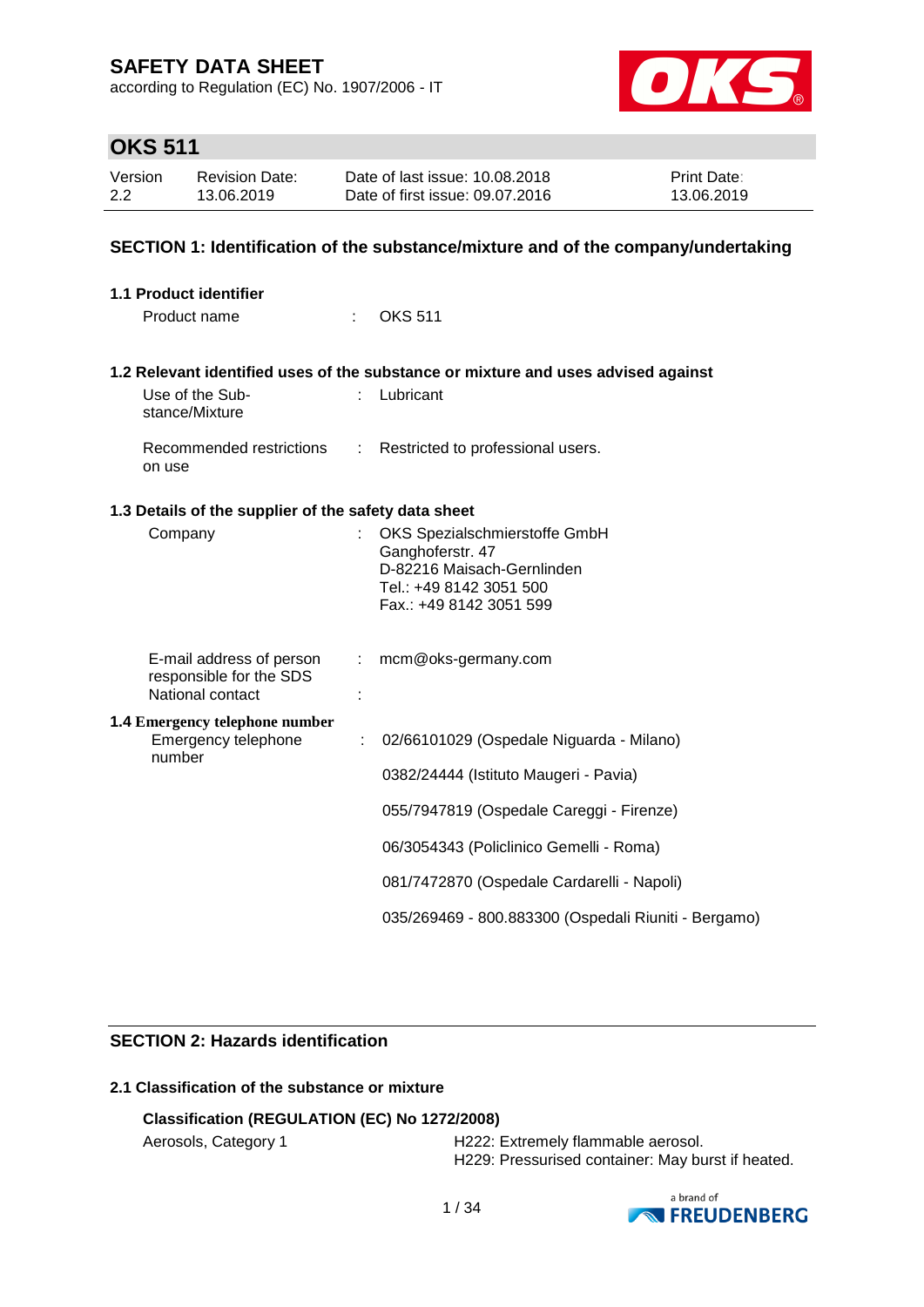according to Regulation (EC) No. 1907/2006 - IT



## **OKS 511**

| Version | <b>Revision Date:</b>       | Date of last issue: 10.08.2018  | <b>Print Date:</b> |
|---------|-----------------------------|---------------------------------|--------------------|
| 2.2     | 13.06.2019                  | Date of first issue: 09.07.2016 | 13.06.2019         |
|         | Skin irritation, Category 2 | H315: Causes skin irritation.   |                    |

Serious eye damage, Category 1 H318: Causes serious eye damage. Specific target organ toxicity - single exposure, Category 3, Central nervous system H336: May cause drowsiness or dizziness. Aspiration hazard, Category 1 **H304: May be fatal if swallowed and enters air**ways. Long-term (chronic) aquatic hazard, Category 3 H412: Harmful to aquatic life with long lasting effects.

### **2.2 Label elements**

### **Labelling (REGULATION (EC) No 1272/2008)**

| Hazard pictograms               |                                              |                                                                                                                                                              |
|---------------------------------|----------------------------------------------|--------------------------------------------------------------------------------------------------------------------------------------------------------------|
| Signal word                     | Danger                                       |                                                                                                                                                              |
| <b>Hazard statements</b>        | H <sub>222</sub><br>H <sub>229</sub><br>H304 | Extremely flammable aerosol.<br>Pressurised container: May burst if heated.<br>May be fatal if swallowed and enters air-<br>ways.                            |
|                                 | H315                                         | Causes skin irritation.                                                                                                                                      |
|                                 | H318                                         | Causes serious eye damage.                                                                                                                                   |
|                                 | H336                                         | May cause drowsiness or dizziness.                                                                                                                           |
|                                 | H412                                         | Harmful to aquatic life with long lasting ef-<br>fects.                                                                                                      |
| <b>Precautionary statements</b> | <b>Prevention:</b>                           |                                                                                                                                                              |
|                                 | P210                                         | Keep away from heat, hot surfaces, sparks,<br>open flames and other ignition sources. No<br>smoking.                                                         |
|                                 | P211                                         | Do not spray on an open flame or other<br>ignition source.                                                                                                   |
|                                 | P <sub>251</sub>                             | Do not pierce or burn, even after use.                                                                                                                       |
|                                 | P280                                         | Wear protective gloves/ eye protection/ face<br>protection.                                                                                                  |
|                                 | <b>Response:</b>                             |                                                                                                                                                              |
|                                 | P301 + P310                                  | IF SWALLOWED: Immediately call a<br>POISON CENTER/doctor.                                                                                                    |
|                                 | P305 + P351 + P338 + P310                    | IF IN EYES: Rinse cautiously<br>with water for several minutes. Remove<br>contact lenses, if present and easy to do.<br>Continue rinsing. Immediately call a |

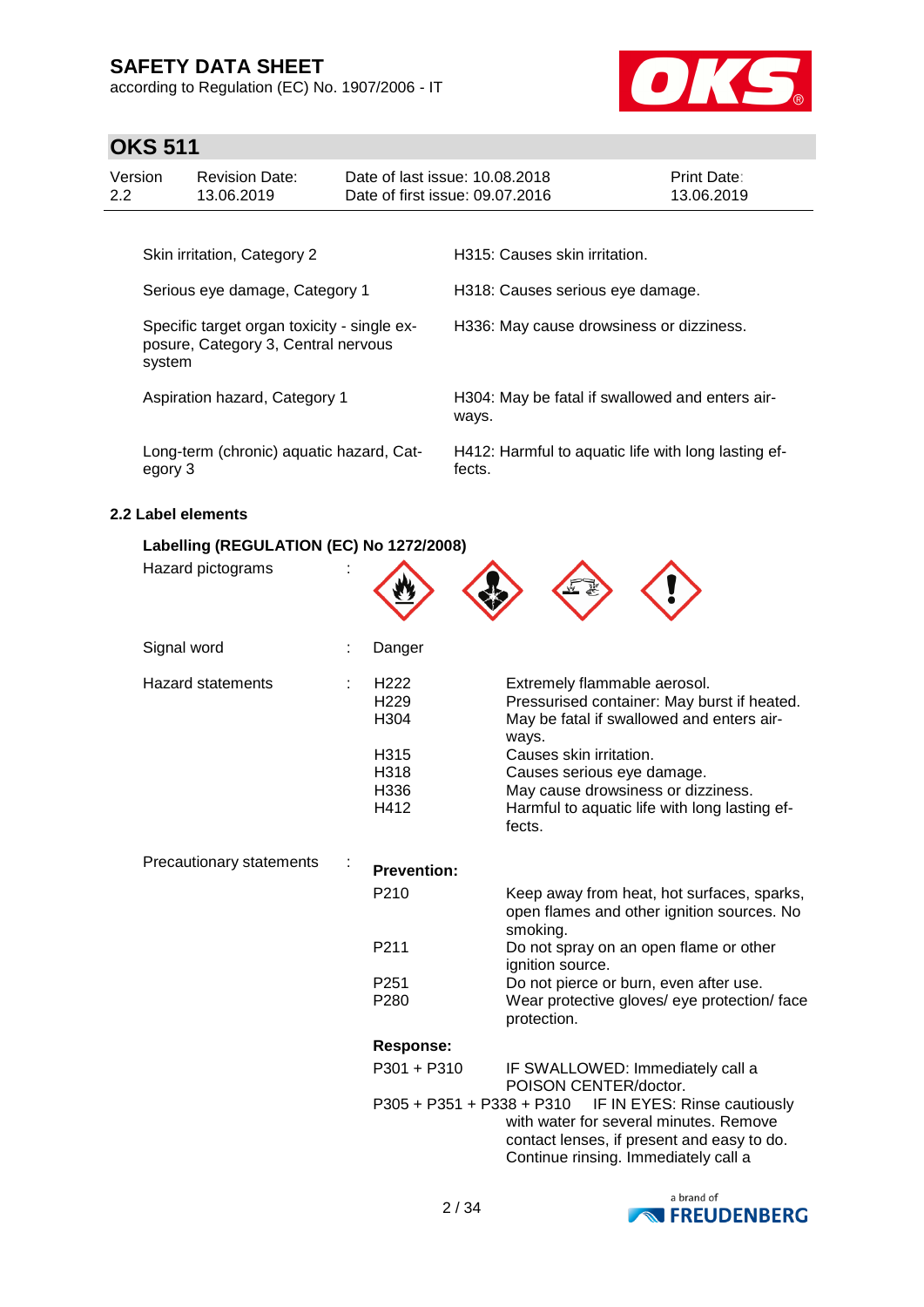according to Regulation (EC) No. 1907/2006 - IT



# **OKS 511**

| Version<br>2.2 | <b>Revision Date:</b><br>13.06.2019 | Date of last issue: 10.08.2018<br>Date of first issue: 09.07.2016 |                                                  | <b>Print Date:</b><br>13.06.2019 |
|----------------|-------------------------------------|-------------------------------------------------------------------|--------------------------------------------------|----------------------------------|
|                |                                     | P331                                                              | POISON CENTER/doctor.<br>Do NOT induce vomiting. |                                  |
|                |                                     | Storage:                                                          |                                                  |                                  |

Hazardous components which must be listed on the label:

Naphtha (petroleum), hydrotreated light; Low boiling point hydrogen treated naphtha butan-1-ol

### **2.3 Other hazards**

This substance/mixture contains no components considered to be either persistent, bioaccumulative and toxic (PBT), or very persistent and very bioaccumulative (vPvB) at levels of 0.1% or higher.

### **SECTION 3: Composition/information on ingredients**

### **3.2 Mixtures**

Chemical nature : Active substance with propellant Solvent Silicone resin graphite Molybdenum disulfide

P410 + P412 Protect from sunlight. Do not expose to

temperatures exceeding 50 °C/ 122 °F.

| Chemical name                                                                                       | CAS-No.<br>EC-No.<br>Index-No.<br>Registration number                    | Classification                                                                                             | Concentration<br>limits<br>M-Factor<br><b>Notes</b> | Concentration<br>(% w/w) |
|-----------------------------------------------------------------------------------------------------|--------------------------------------------------------------------------|------------------------------------------------------------------------------------------------------------|-----------------------------------------------------|--------------------------|
| Naphtha (petroleum),<br>hydrotreated light;<br>Low boiling point hy-<br>drogen treated naph-<br>tha | 64742-49-0<br>265-151-9<br>649-328-00-1                                  | Flam. Liq.2; H225<br>Skin Irrit.2; H315<br>STOT SE3; H336<br>Asp. Tox.1; H304<br>Aquatic Chronic2;<br>H411 | Note P                                              | $>= 10 - 20$             |
| propane                                                                                             | 74-98-6<br>200-827-9<br>601-003-00-5<br>01-2119486944-21-<br><b>XXXX</b> | Flam. Gas1; H220<br>Press. GasCompr.<br>Gas; H280                                                          | Note U (table<br>3.1)                               | $>= 10 - 20$             |
| Hydrocarbons, C9-<br>C10, n-alkanes, isoal-<br>kanes, cyclics, <2%<br>aromatics                     | Not Assigned<br>927-241-2<br>01-2119471843-32-<br><b>XXXX</b>            | Flam. Liq.3; H226<br>Asp. Tox.1; H304<br>Aquatic Chronic3;<br>H412                                         |                                                     | $>= 2.5 - 10$            |

### **Hazardous components**

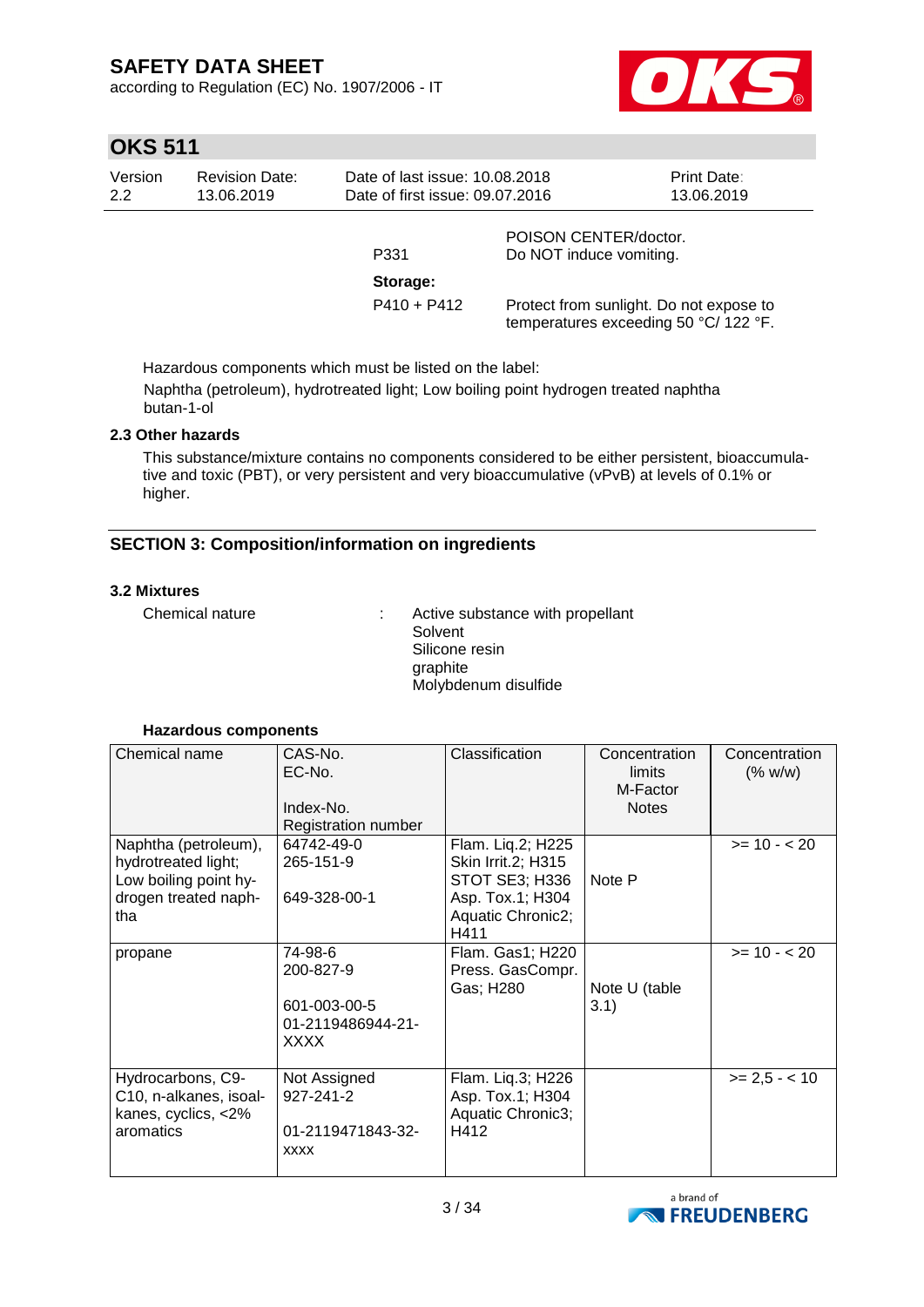according to Regulation (EC) No. 1907/2006 - IT



# **OKS 511**

| Version<br>2.2             | <b>Revision Date:</b><br>13.06.2019 |                                                                                 | Date of last issue: 10.08.2018<br>Date of first issue: 09.07.2016                                                                                                                |                               | Print Date:<br>13.06.2019 |
|----------------------------|-------------------------------------|---------------------------------------------------------------------------------|----------------------------------------------------------------------------------------------------------------------------------------------------------------------------------|-------------------------------|---------------------------|
| xylene                     |                                     | 1330-20-7<br>215-535-7<br>601-022-00-9<br>01-2119488216-32-<br><b>XXXX</b>      | Flam. Liq.3; H226<br>Acute Tox.4; H332<br>Acute Tox.4; H312<br>Skin Irrit.2; H315<br>Eye Irrit.2; H319<br>STOT SE3; H335<br>STOT RE2; H373<br>STOT RE2; H373<br>Asp. Tox.1; H304 | Note C                        | $>= 1 - 10$               |
| ethylbenzene               |                                     | $100 - 41 - 4$<br>202-849-4<br>601-023-00-4<br>01-2119489370-35-<br><b>XXXX</b> | Flam. Liq.2; H225<br>Acute Tox.4; H332<br>STOT RE2; H373<br>Asp. Tox.1; H304<br>Aquatic Chronic3;<br>H412                                                                        |                               | $>= 1 - 2.5$              |
| butan-1-ol                 |                                     | 71-36-3<br>200-751-6<br>603-004-00-6<br>01-2119484630-38-<br><b>XXXX</b>        | Flam. Liq.3; H226<br>Acute Tox.4; H302<br>Skin Irrit.2; H315<br>Eye Dam.1; H318<br>STOT SE3; H336<br><b>STOT SE3; H335</b>                                                       |                               | $>= 1 - < 3$              |
|                            |                                     | Substances with a workplace exposure limit :                                    |                                                                                                                                                                                  |                               |                           |
| butane                     |                                     | 106-97-8<br>203-448-7<br>601-004-00-0                                           | Flam. Gas1; H220<br>Press. GasCompr.<br>Gas; H280                                                                                                                                | Note U (table<br>3.1), Note C | $>= 20 - 30$              |
| isobutane                  |                                     | 75-28-5<br>200-857-2<br>601-004-00-0<br>01-2119485395-27-<br><b>XXXX</b>        | Flam. Gas1; H220<br>Press. GasCompr.<br>Gas; H280                                                                                                                                | Note U (table<br>3.1), Note C | $>= 10 - 20$              |
| molybdenum disul-<br>phide |                                     | 1317-33-5<br>215-263-9                                                          |                                                                                                                                                                                  |                               | $>= 1 - 10$               |
| n-butyl acetate            |                                     | 123-86-4<br>204-658-1<br>607-025-00-1<br>01-2119485493-29-<br>XXXX              | Flam. Liq.3; H226<br>STOT SE3; H336                                                                                                                                              |                               | $>= 1 - 10$               |
| Graphite                   |                                     | 7782-42-5<br>231-955-3                                                          |                                                                                                                                                                                  |                               | $>= 1 - 10$               |

For explanation of abbreviations see section 16.

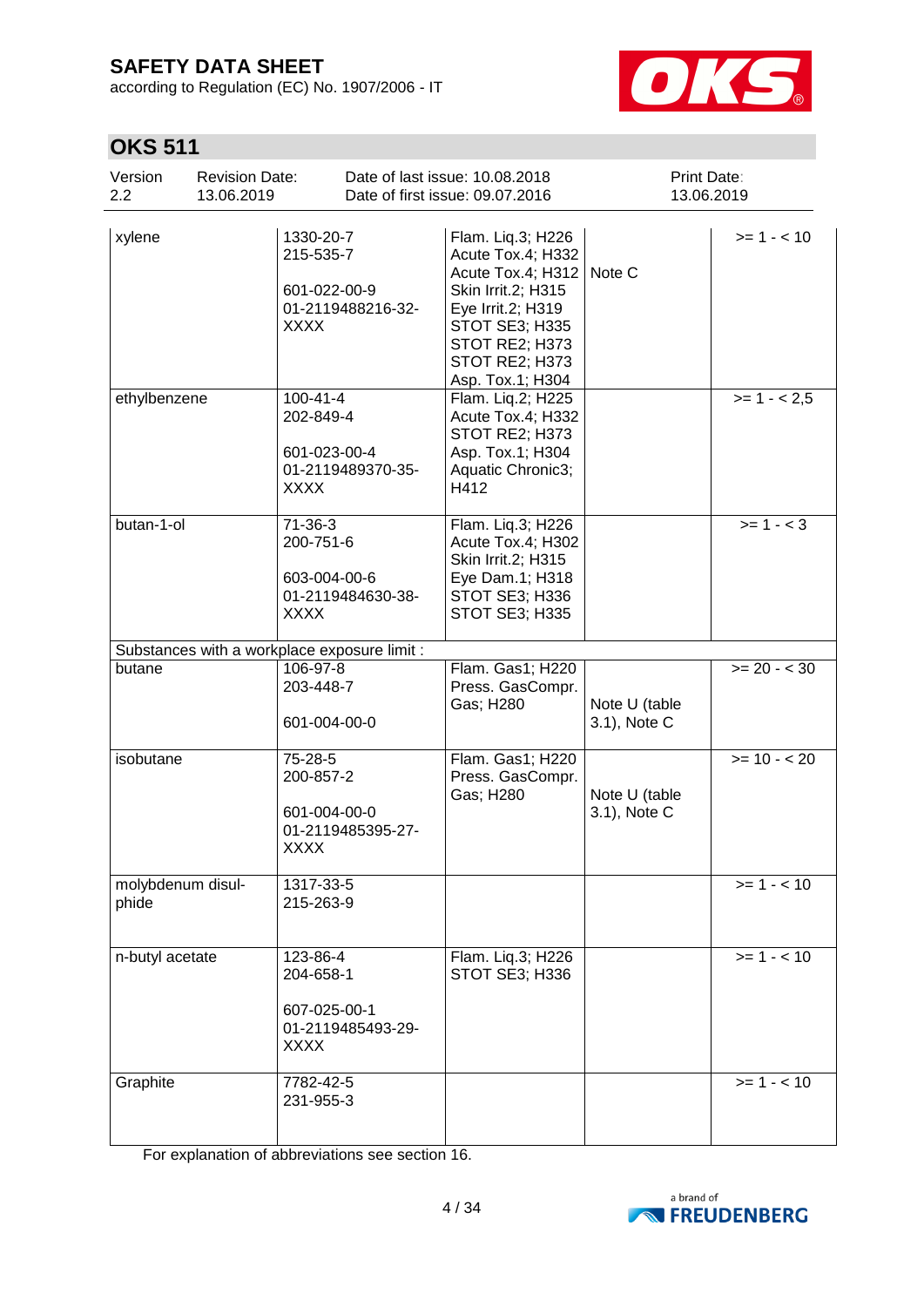according to Regulation (EC) No. 1907/2006 - IT



# **OKS 511**

| Version | Revision Date: | Date of last issue: 10.08.2018  | <b>Print Date:</b> |
|---------|----------------|---------------------------------|--------------------|
| 2.2     | 13.06.2019     | Date of first issue: 09.07.2016 | 13.06.2019         |

### **SECTION 4: First aid measures**

### **4.1 Description of first aid measures**

| If inhaled              | Call a physician or poison control centre immediately.<br>Remove person to fresh air. If signs/symptoms continue, get<br>medical attention.<br>Keep patient warm and at rest.<br>If unconscious, place in recovery position and seek medical<br>advice.<br>Keep respiratory tract clear.<br>If breathing is irregular or stopped, administer artificial respira-<br>tion. |
|-------------------------|---------------------------------------------------------------------------------------------------------------------------------------------------------------------------------------------------------------------------------------------------------------------------------------------------------------------------------------------------------------------------|
| In case of skin contact | Take off all contaminated clothing immediately.<br>Wash off immediately with soap and plenty of water.<br>Get medical attention immediately if irritation develops and<br>persists.<br>Wash clothing before reuse.<br>Thoroughly clean shoes before reuse.                                                                                                                |
| In case of eye contact  | Rinse immediately with plenty of water, also under the eyelids,<br>for at least 10 minutes.<br>Get medical attention immediately.                                                                                                                                                                                                                                         |
| If swallowed            | Move the victim to fresh air.<br>If accidentally swallowed obtain immediate medical attention.<br>Keep respiratory tract clear.<br>Do NOT induce vomiting.<br>Rinse mouth with water.<br>Aspiration hazard if swallowed - can enter lungs and cause<br>damage.                                                                                                            |

### **4.2 Most important symptoms and effects, both acute and delayed**

| Symptoms | Inhalation may provoke the following symptoms:   |
|----------|--------------------------------------------------|
|          | <b>Unconsciousness</b>                           |
|          | <b>Dizziness</b>                                 |
|          | <b>Drowsiness</b>                                |
|          | Headache                                         |
|          | Nausea                                           |
|          | <b>Tiredness</b>                                 |
|          | Skin contact may provoke the following symptoms: |
|          | Erythema                                         |
|          |                                                  |

Aspiration may cause pulmonary oedema and pneumonitis.

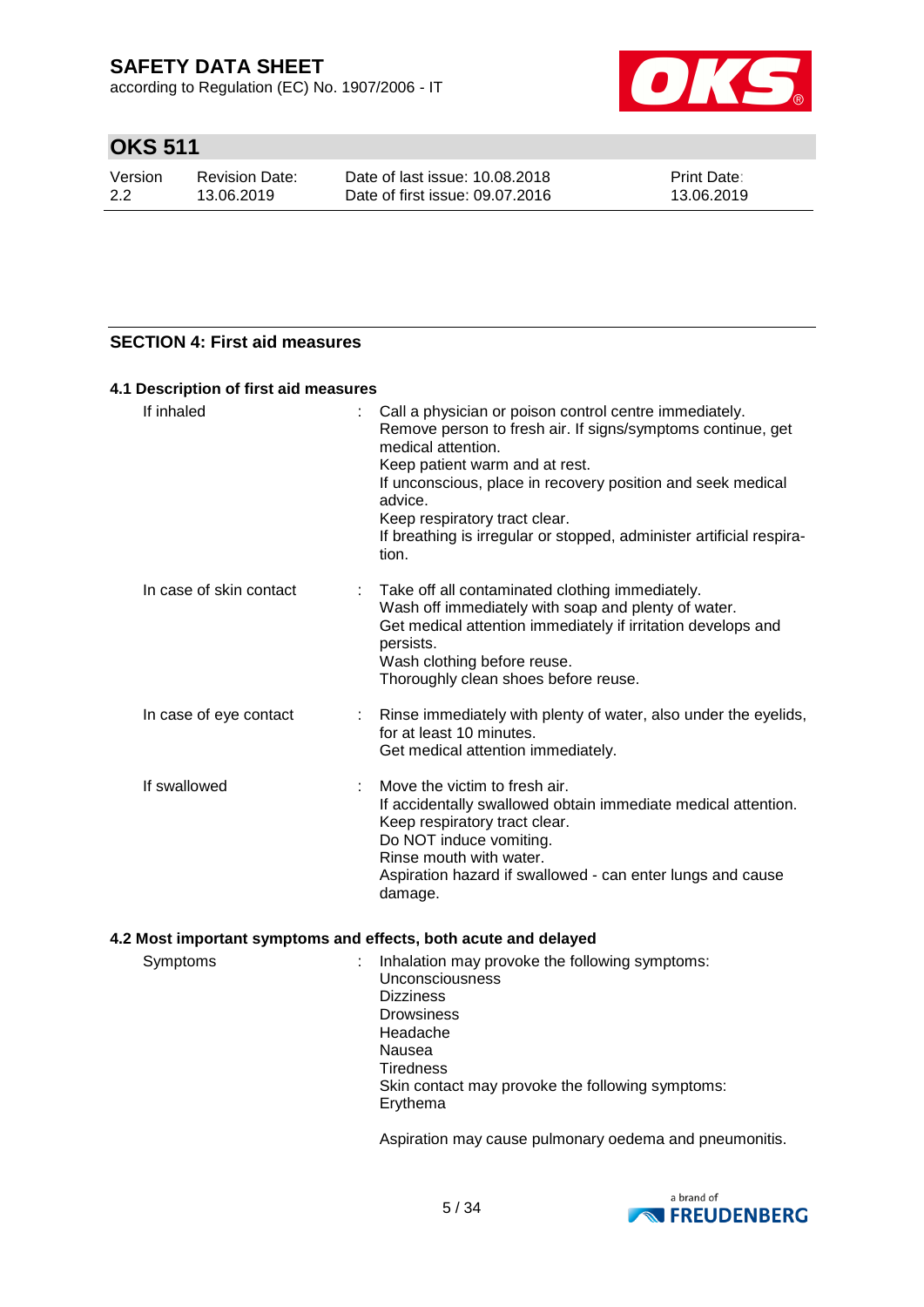according to Regulation (EC) No. 1907/2006 - IT



# **OKS 511**

| Version      | <b>Revision Date:</b> | Date of last issue: 10.08.2018                                                                  |                                                                 | <b>Print Date:</b> |
|--------------|-----------------------|-------------------------------------------------------------------------------------------------|-----------------------------------------------------------------|--------------------|
| 2.2          | 13.06.2019            | Date of first issue: 09.07.2016                                                                 |                                                                 | 13.06.2019         |
| <b>Risks</b> |                       | Central nervous system depression<br>Health injuries may be delayed.<br>Causes skin irritation. | Risk of product entering the lungs on vomiting after ingestion. |                    |

### **4.3 Indication of any immediate medical attention and special treatment needed**

| Treatment | Treat symptomatically. |
|-----------|------------------------|
|           |                        |

### **SECTION 5: Firefighting measures**

### **5.1 Extinguishing media** Suitable extinguishing media : ABC powder

| Unsuitable extinguishing<br>media | High volume water jet |
|-----------------------------------|-----------------------|

### **5.2 Special hazards arising from the substance or mixture**

| Specific hazards during fire-<br>fighting          | ÷. | Fire may cause evolution of:<br>Carbon oxides<br>Metal oxides<br>Sulphur oxides                                                                                                                                      |
|----------------------------------------------------|----|----------------------------------------------------------------------------------------------------------------------------------------------------------------------------------------------------------------------|
|                                                    |    | Fire Hazard<br>Do not let product enter drains.<br>Contains gas under pressure; may explode if heated.<br>Beware of vapours accumulating to form explosive concentra-<br>tions. Vapours can accumulate in low areas. |
| 5.3 Advice for firefighters                        |    |                                                                                                                                                                                                                      |
| Special protective equipment :<br>for firefighters |    | In the event of fire, wear self-contained breathing apparatus.<br>Use personal protective equipment. Exposure to decomposi-<br>tion products may be a hazard to health.                                              |
| Further information                                |    | Standard procedure for chemical fires.<br>Collect contaminated fire extinguishing water separately. This<br>must not be discharged into drains.                                                                      |

Cool containers/tanks with water spray.

### **SECTION 6: Accidental release measures**

### **6.1 Personal precautions, protective equipment and emergency procedures**

| Personal precautions | : Evacuate personnel to safe areas.<br>Ensure adequate ventilation.<br>Remove all sources of ignition. |  |
|----------------------|--------------------------------------------------------------------------------------------------------|--|
|                      |                                                                                                        |  |
|                      |                                                                                                        |  |
|                      | Do not breathe vapours or spray mist.                                                                  |  |

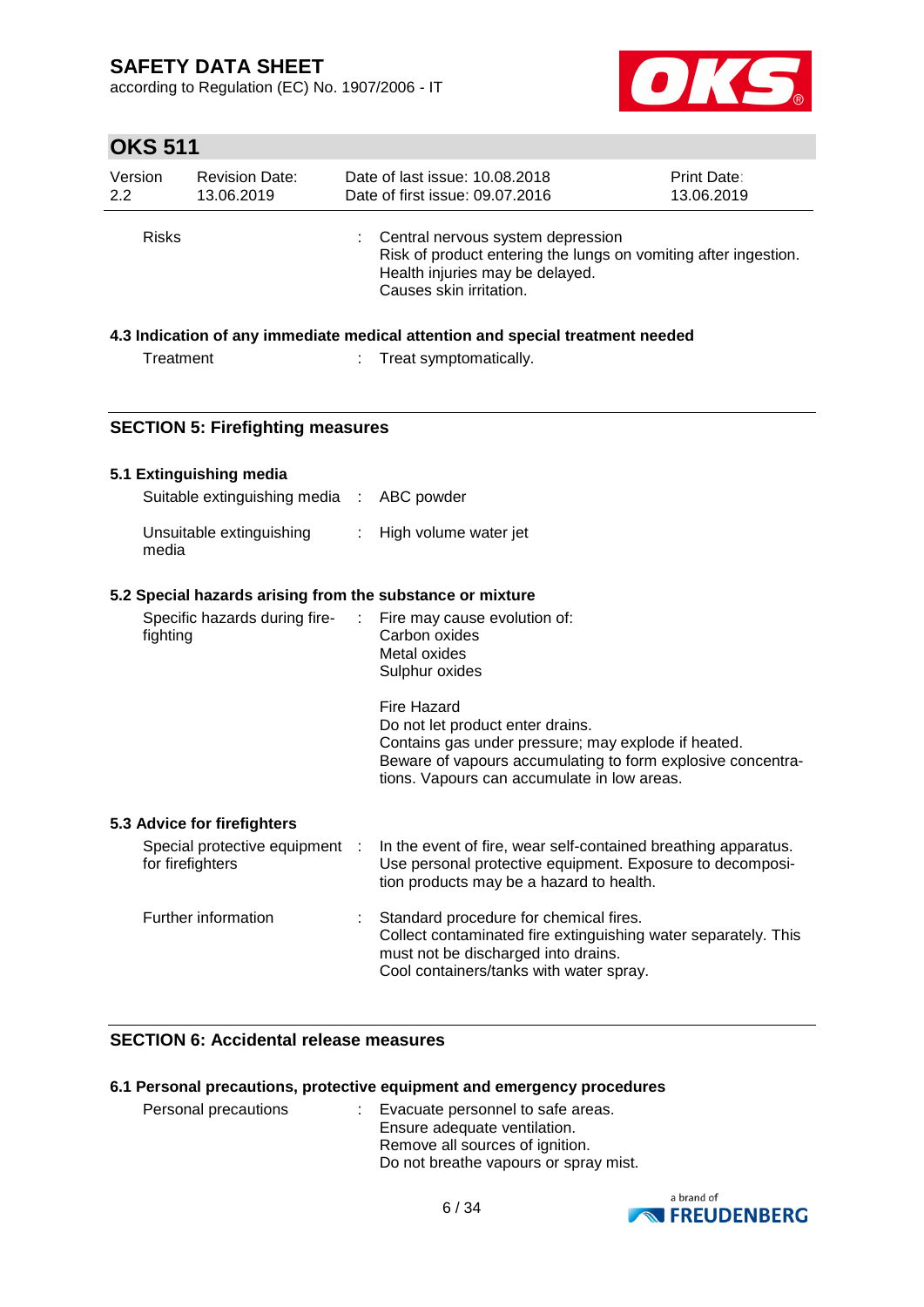according to Regulation (EC) No. 1907/2006 - IT



# **OKS 511**

| Version<br>$2.2\phantom{0}$                           | <b>Revision Date:</b><br>13.06.2019                      |  | Date of last issue: 10.08.2018<br>Date of first issue: 09.07.2016                                                                                                                                                                                                                                                                       | Print Date:<br>13.06.2019 |  |  |  |
|-------------------------------------------------------|----------------------------------------------------------|--|-----------------------------------------------------------------------------------------------------------------------------------------------------------------------------------------------------------------------------------------------------------------------------------------------------------------------------------------|---------------------------|--|--|--|
|                                                       |                                                          |  | Do not breathe dust/fume/gas/mist/vapours/spray.<br>Refer to protective measures listed in sections 7 and 8.<br>Only qualified personnel equipped with suitable protective<br>equipment may intervene.                                                                                                                                  |                           |  |  |  |
|                                                       | <b>6.2 Environmental precautions</b>                     |  |                                                                                                                                                                                                                                                                                                                                         |                           |  |  |  |
| Environmental precautions                             |                                                          |  | Do not allow contact with soil, surface or ground water.<br>Prevent further leakage or spillage if safe to do so.<br>If the product contaminates rivers and lakes or drains inform<br>respective authorities.                                                                                                                           |                           |  |  |  |
|                                                       | 6.3 Methods and material for containment and cleaning up |  |                                                                                                                                                                                                                                                                                                                                         |                           |  |  |  |
| Methods for cleaning up<br>$\mathcal{L}^{\text{max}}$ |                                                          |  | Contain spillage, and then collect with non-combustible ab-<br>sorbent material, (e.g. sand, earth, diatomaceous earth, ver-<br>miculite) and place in container for disposal according to local<br>/ national regulations (see section 13).<br>Keep in suitable, closed containers for disposal.<br>Non-sparking tools should be used. |                           |  |  |  |

### **6.4 Reference to other sections**

For personal protection see section 8.

### **SECTION 7: Handling and storage**

| 7.1 Precautions for safe handling |                                                                                                                                                                                                                                                                                                                                                                                                                                                                                                                                                                                                                                                                                                                                                                                                                                                                                                                                          |
|-----------------------------------|------------------------------------------------------------------------------------------------------------------------------------------------------------------------------------------------------------------------------------------------------------------------------------------------------------------------------------------------------------------------------------------------------------------------------------------------------------------------------------------------------------------------------------------------------------------------------------------------------------------------------------------------------------------------------------------------------------------------------------------------------------------------------------------------------------------------------------------------------------------------------------------------------------------------------------------|
| Advice on safe handling<br>÷.     | Do not use in areas without adequate ventilation.<br>Do not breathe vapours or spray mist.<br>In case of insufficient ventilation, wear suitable respiratory<br>equipment.<br>Avoid exposure - obtain special instructions before use.<br>Avoid contact with skin and eyes.<br>For personal protection see section 8.<br>Keep away from fire, sparks and heated surfaces.<br>Smoking, eating and drinking should be prohibited in the ap-<br>plication area.<br>Wash hands and face before breaks and immediately after<br>handling the product.<br>Do not get in eyes or mouth or on skin.<br>Do not get on skin or clothing.<br>Do not ingest.<br>Do not use sparking tools.<br>These safety instructions also apply to empty packaging which<br>may still contain product residues.<br>Pressurized container: protect from sunlight and do not ex-<br>pose to temperatures exceeding 50 °C. Do not pierce or burn,<br>even after use. |
| Hygiene measures                  | Wash face, hands and any exposed skin thoroughly after<br>handling.                                                                                                                                                                                                                                                                                                                                                                                                                                                                                                                                                                                                                                                                                                                                                                                                                                                                      |

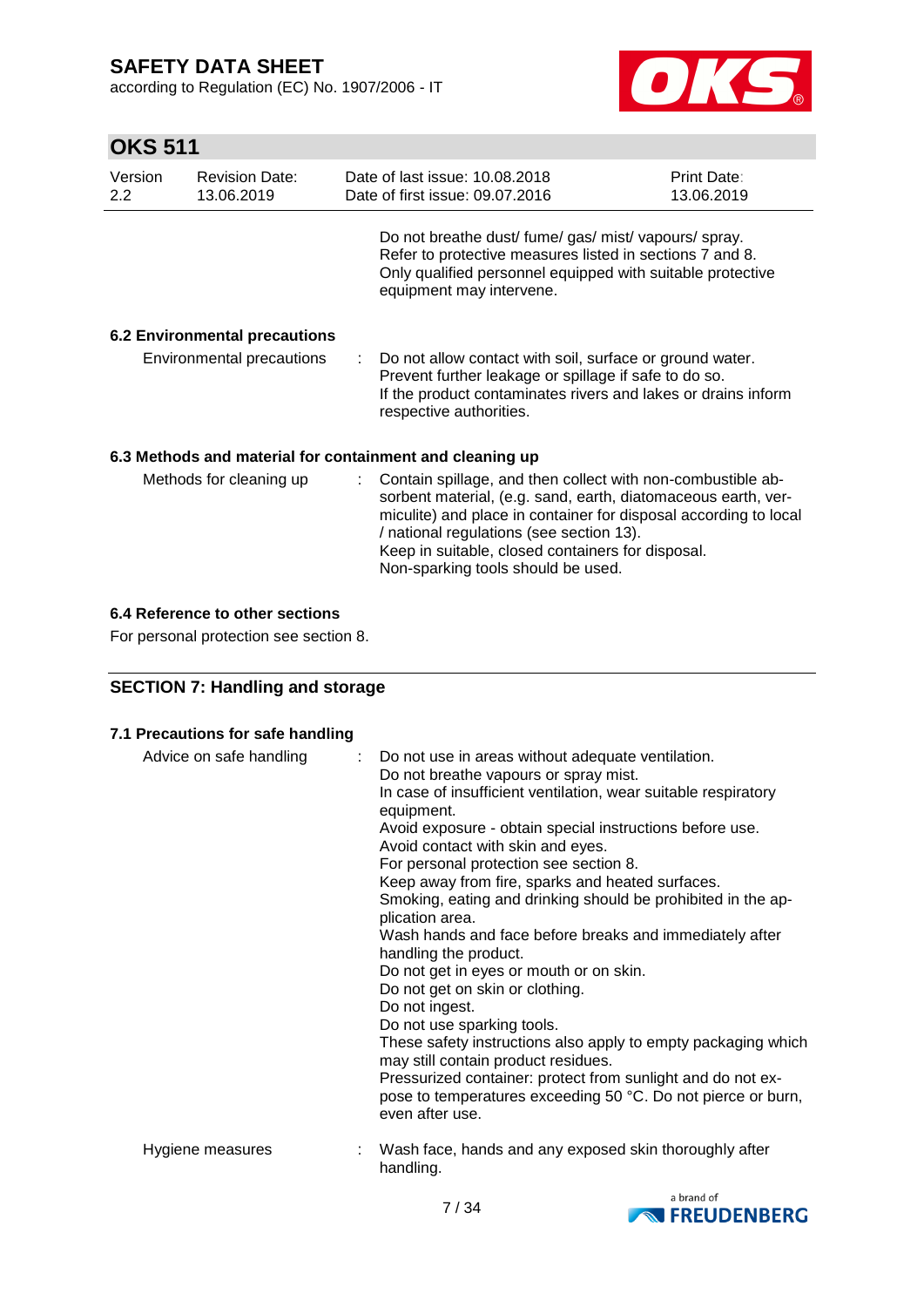according to Regulation (EC) No. 1907/2006 - IT



# **OKS 511**

| Version | Revision Date: | Date of last issue: 10.08.2018  | <b>Print Date:</b> |
|---------|----------------|---------------------------------|--------------------|
| 2.2     | 13.06.2019     | Date of first issue: 09.07.2016 | 13.06.2019         |

### **7.2 Conditions for safe storage, including any incompatibilities**

| Requirements for storage<br>areas and containers | BEWARE: Aerosol is pressurized. Keep away from direct sun<br>exposure and temperatures over 50 °C. Do not open by force<br>or throw into fire even after use. Do not spray on flames or<br>red-hot objects. Store in accordance with the particular na-<br>tional regulations. |
|--------------------------------------------------|--------------------------------------------------------------------------------------------------------------------------------------------------------------------------------------------------------------------------------------------------------------------------------|
| 7.3 Specific end use(s)                          |                                                                                                                                                                                                                                                                                |
| Specific use(s)                                  | Specific instructions for handling, not required.                                                                                                                                                                                                                              |

### **SECTION 8: Exposure controls/personal protection**

### **8.1 Control parameters**

### **Occupational Exposure Limits**

| Components          | CAS-No.                                                                       | Value type (Form<br>of exposure)                                              | Control parameters                                                            | <b>Basis</b>       |  |
|---------------------|-------------------------------------------------------------------------------|-------------------------------------------------------------------------------|-------------------------------------------------------------------------------|--------------------|--|
| xylene              | 1330-20-7                                                                     | <b>TWA</b>                                                                    | 50 ppm                                                                        | <b>IT OEL</b>      |  |
|                     |                                                                               |                                                                               | 221 mg/m3                                                                     | $(2004 - 03 - 10)$ |  |
| Further information |                                                                               |                                                                               | The notation 'Skin' attributes to the exposure limit values and indicates the |                    |  |
|                     |                                                                               | possibility of absorption through the skin.                                   |                                                                               |                    |  |
|                     |                                                                               | <b>STEL</b>                                                                   | 100 ppm                                                                       | <b>IT OEL</b>      |  |
|                     |                                                                               |                                                                               | 442 mg/m3                                                                     | $(2004 - 03 - 10)$ |  |
| Further information |                                                                               |                                                                               | The notation 'Skin' attributes to the exposure limit values and indicates the |                    |  |
|                     |                                                                               | possibility of absorption through the skin.                                   |                                                                               |                    |  |
|                     |                                                                               | <b>TWA</b>                                                                    | 50 ppm                                                                        | 2000/39/EC         |  |
|                     |                                                                               |                                                                               | 221 mg/m3                                                                     | $(2000-06-16)$     |  |
| Further information |                                                                               | Identifies the possibility of significant uptake through the skin, Indicative |                                                                               |                    |  |
|                     |                                                                               | <b>STEL</b>                                                                   | $100$ ppm                                                                     | 2000/39/EC         |  |
|                     |                                                                               |                                                                               | 442 mg/m3                                                                     | $(2000-06-16)$     |  |
| Further information | Identifies the possibility of significant uptake through the skin, Indicative |                                                                               |                                                                               |                    |  |
| ethylbenzene        | $100 - 41 - 4$                                                                | <b>TWA</b>                                                                    | $100$ ppm                                                                     | 2000/39/EC         |  |
|                     |                                                                               |                                                                               | 442 mg/m3                                                                     | $(2000-06-16)$     |  |
| Further information |                                                                               | Identifies the possibility of significant uptake through the skin, Indicative |                                                                               |                    |  |
|                     |                                                                               | <b>STEL</b>                                                                   | 200 ppm                                                                       | 2000/39/EC         |  |
|                     |                                                                               |                                                                               | 884 mg/m3                                                                     | $(2000-06-16)$     |  |
| Further information |                                                                               |                                                                               | Identifies the possibility of significant uptake through the skin, Indicative |                    |  |
|                     |                                                                               | <b>TWA</b>                                                                    | $\overline{1}00$ ppm                                                          | <b>IT OEL</b>      |  |
|                     |                                                                               |                                                                               | 442 mg/m3                                                                     | $(2004 - 03 - 10)$ |  |
| Further information | The notation 'Skin' attributes to the exposure limit values and indicates the |                                                                               |                                                                               |                    |  |
|                     | possibility of absorption through the skin.                                   |                                                                               |                                                                               |                    |  |
|                     |                                                                               | <b>STEL</b>                                                                   | 200 ppm                                                                       | <b>IT OEL</b>      |  |
|                     |                                                                               |                                                                               | 884 mg/m3                                                                     | $(2004 - 03 - 10)$ |  |
| Further information | The notation 'Skin' attributes to the exposure limit values and indicates the |                                                                               |                                                                               |                    |  |
|                     | possibility of absorption through the skin.                                   |                                                                               |                                                                               |                    |  |

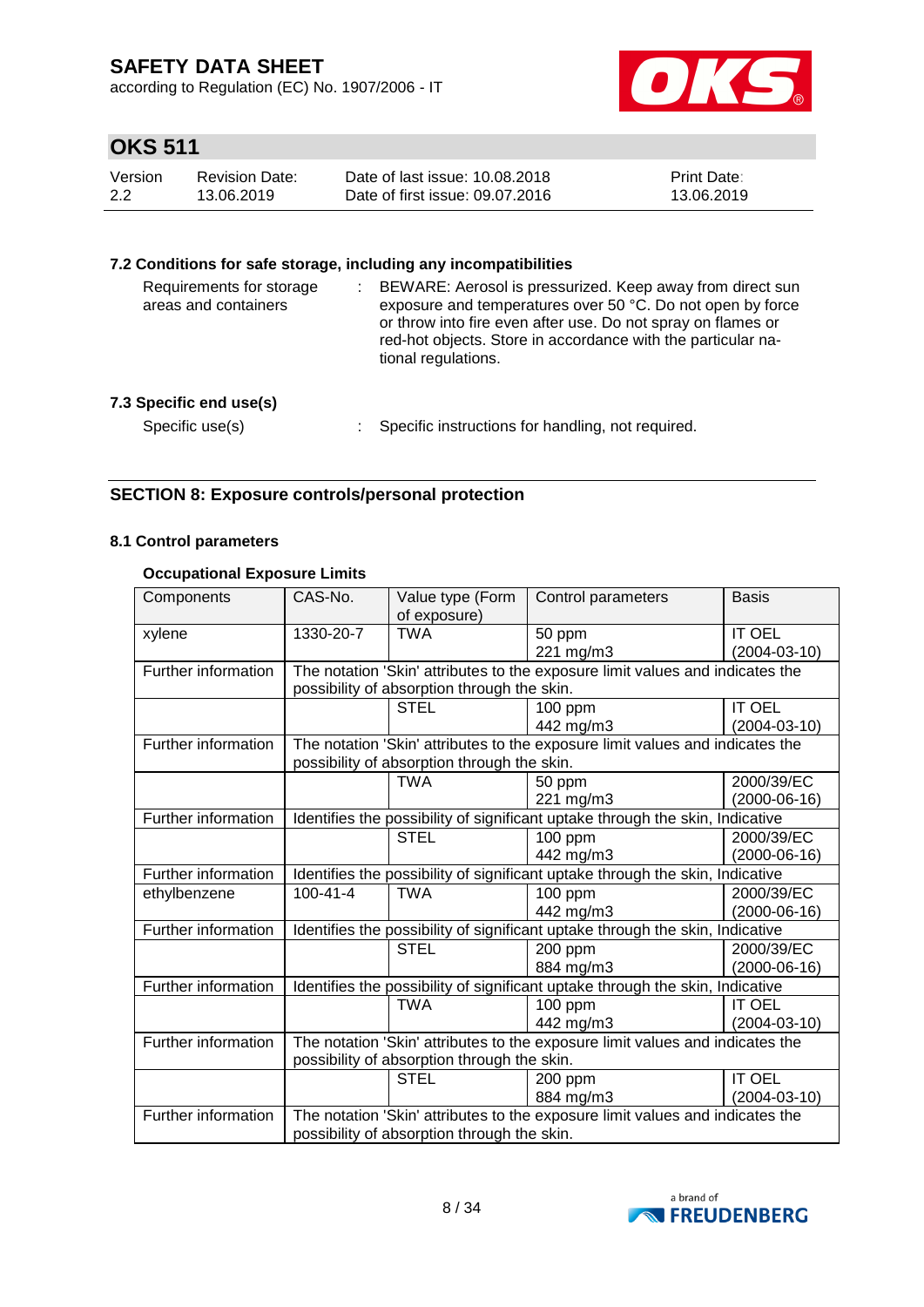according to Regulation (EC) No. 1907/2006 - IT



# **OKS 511**

| Version | <b>Revision Date:</b> | Date of last issue: 10.08.2018  | <b>Print Date:</b> |
|---------|-----------------------|---------------------------------|--------------------|
| 2.2     | 13.06.2019            | Date of first issue: 09.07.2016 | 13.06.2019         |

### **Derived No Effect Level (DNEL) according to Regulation (EC) No. 1907/2006:**

| Substance name                                                                                      | <b>End Use</b> | Exposure routes | Potential health ef-<br>fects            | Value               |
|-----------------------------------------------------------------------------------------------------|----------------|-----------------|------------------------------------------|---------------------|
| Naphtha (petroleum),<br>hydrotreated light;<br>Low boiling point hy-<br>drogen treated naph-<br>tha | Workers        | Inhalation      | Long-term systemic<br>effects            | 1300 mg/m3          |
|                                                                                                     | Workers        | Inhalation      | Long-term local ef-<br>fects             | 840 mg/m3           |
|                                                                                                     | Workers        | Inhalation      | Acute local effects                      | 1100 mg/m3          |
| n-butyl acetate                                                                                     | Workers        | Inhalation      | Long-term systemic<br>effects            | 300 mg/m3           |
|                                                                                                     | Workers        | Inhalation      | Acute systemic ef-<br>fects              | 600 mg/m3           |
|                                                                                                     | Workers        | Dermal          | Long-term local ef-<br>fects             | 11 $mg/cm2$         |
| xylene                                                                                              | Workers        | Inhalation      | Long-term exposure,<br>Systemic effects  | 77 mg/m3            |
|                                                                                                     | Workers        | Inhalation      | Short-term exposure,<br>Systemic effects | 289 mg/m3           |
|                                                                                                     | Workers        | Skin contact    | Long-term exposure,<br>Systemic effects  | 180 mg/kg           |
|                                                                                                     | Consumers      | Inhalation      | Long-term exposure,<br>Systemic effects  | 14,8 mg/m3          |
|                                                                                                     | Consumers      | Inhalation      | Short-term exposure,<br>Systemic effects | 174 mg/m3           |
|                                                                                                     | Consumers      | Ingestion       | Long-term exposure,<br>Systemic effects  | $1,6$ mg/kg         |
| ethylbenzene                                                                                        | Workers        | Skin contact    | Long-term systemic<br>effects            | 180 mg/kg<br>bw/day |
|                                                                                                     | Workers        | Inhalation      | Long-term systemic<br>effects            | 77 mg/m3            |
|                                                                                                     | Workers        | Inhalation      | Acute local effects                      | 293 mg/m3           |
| butan-1-ol                                                                                          | Workers        | Inhalation      | Long-term local ef-<br>fects             | 310 mg/m3           |

### **Predicted No Effect Concentration (PNEC) according to Regulation (EC) No. 1907/2006:**

| Substance name  | <b>Environmental Compartment</b>          | Value                |
|-----------------|-------------------------------------------|----------------------|
| n-butyl acetate | Fresh water                               | $0,18$ mg/l          |
|                 |                                           |                      |
|                 | Marine water                              | $0,018$ mg/l         |
|                 | Microbiological Activity in Sewage Treat- | $35,6$ mg/l          |
|                 | ment Systems                              |                      |
|                 | Fresh water sediment                      | $0,981$ mg/kg        |
|                 | Marine sediment                           | 0,0981 mg/kg         |
|                 | Soil                                      | $0,09$ mg/kg         |
| xylene          | Fresh water                               | $0,327$ mg/l         |
|                 |                                           |                      |
|                 | Marine water                              | $0,327 \text{ mg/l}$ |

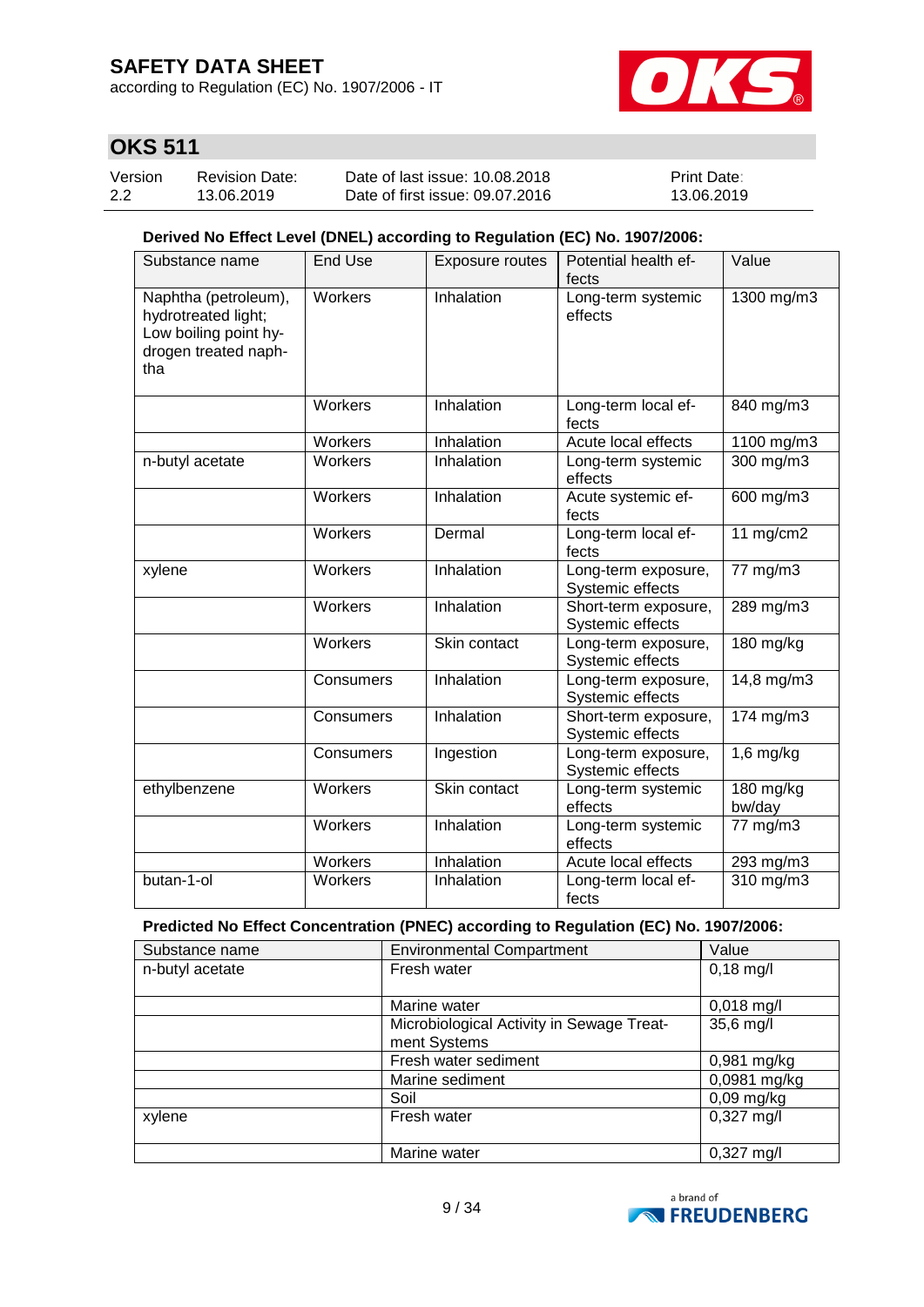according to Regulation (EC) No. 1907/2006 - IT



# **OKS 511**

| Version | <b>Revision Date:</b> | Date of last issue: 10.08.2018  | <b>Print Date:</b> |
|---------|-----------------------|---------------------------------|--------------------|
| -2.2    | 13.06.2019            | Date of first issue: 09.07.2016 | 13.06.2019         |
|         |                       |                                 |                    |

|              | Fresh water sediment                                      | 12,46 mg/l                         |
|--------------|-----------------------------------------------------------|------------------------------------|
|              | Marine sediment                                           | 12,46 mg/l                         |
|              | Soil                                                      | 2,31 mg/kg                         |
| ethylbenzene | Fresh water                                               | $0,1$ mg/l                         |
|              | Marine water                                              | $0,01$ mg/l                        |
|              | Intermittent use/release                                  | $0,1$ mg/l                         |
|              | Microbiological Activity in Sewage Treat-<br>ment Systems | $9,6$ mg/l                         |
|              | Fresh water sediment                                      | 13,7 mg/kg                         |
|              | Marine sediment                                           | 1,37 mg/kg                         |
|              | Soil                                                      | 2,68 mg/kg                         |
|              | Oral                                                      | 20 mg/kg                           |
| butan-1-ol   | Fresh water                                               | $0,082$ mg/l                       |
|              | Marine water                                              | $0,008$ mg/l                       |
|              | Intermittent use/release                                  | 2,25 mg/l                          |
|              | Microbiological Activity in Sewage Treat-<br>ment Systems | 2476 mg/l                          |
|              | Fresh water sediment                                      | $0,324$ mg/kg dry<br>weight (d.w.) |
|              | Marine sediment                                           | 0,032 mg/kg dry<br>weight (d.w.)   |
|              | Soil                                                      | 0,017 mg/kg dry<br>weight (d.w.)   |

### **8.2 Exposure controls**

### **Engineering measures**

Use only in an area equipped with explosion proof exhaust ventilation. Handle only in a place equipped with local exhaust (or other appropriate exhaust).

| Personal protective equipment                   |                                                                                                                                                                                                                                                                                                                                        |
|-------------------------------------------------|----------------------------------------------------------------------------------------------------------------------------------------------------------------------------------------------------------------------------------------------------------------------------------------------------------------------------------------|
| Eye protection                                  | Safety glasses with side-shields conforming to EN166                                                                                                                                                                                                                                                                                   |
| Hand protection<br>Material<br>Protective index | butyl-rubber<br>Class 1                                                                                                                                                                                                                                                                                                                |
| Remarks                                         | Wear protective gloves. The selected protective gloves have<br>to satisfy the specifications of Regulation (EU) 2016/425 and<br>the standard EN 374 derived from it. The break through time<br>depends amongst other things on the material, the thickness<br>and the type of glove and therefore has to be measured for<br>each case. |
| Respiratory protection<br>÷.                    | Use respiratory protection unless adequate local exhaust<br>ventilation is provided or exposure assessment demonstrates<br>that exposures are within recommended exposure guidelines.<br>Short term only                                                                                                                               |
| Filter type                                     | Filter type A-P                                                                                                                                                                                                                                                                                                                        |

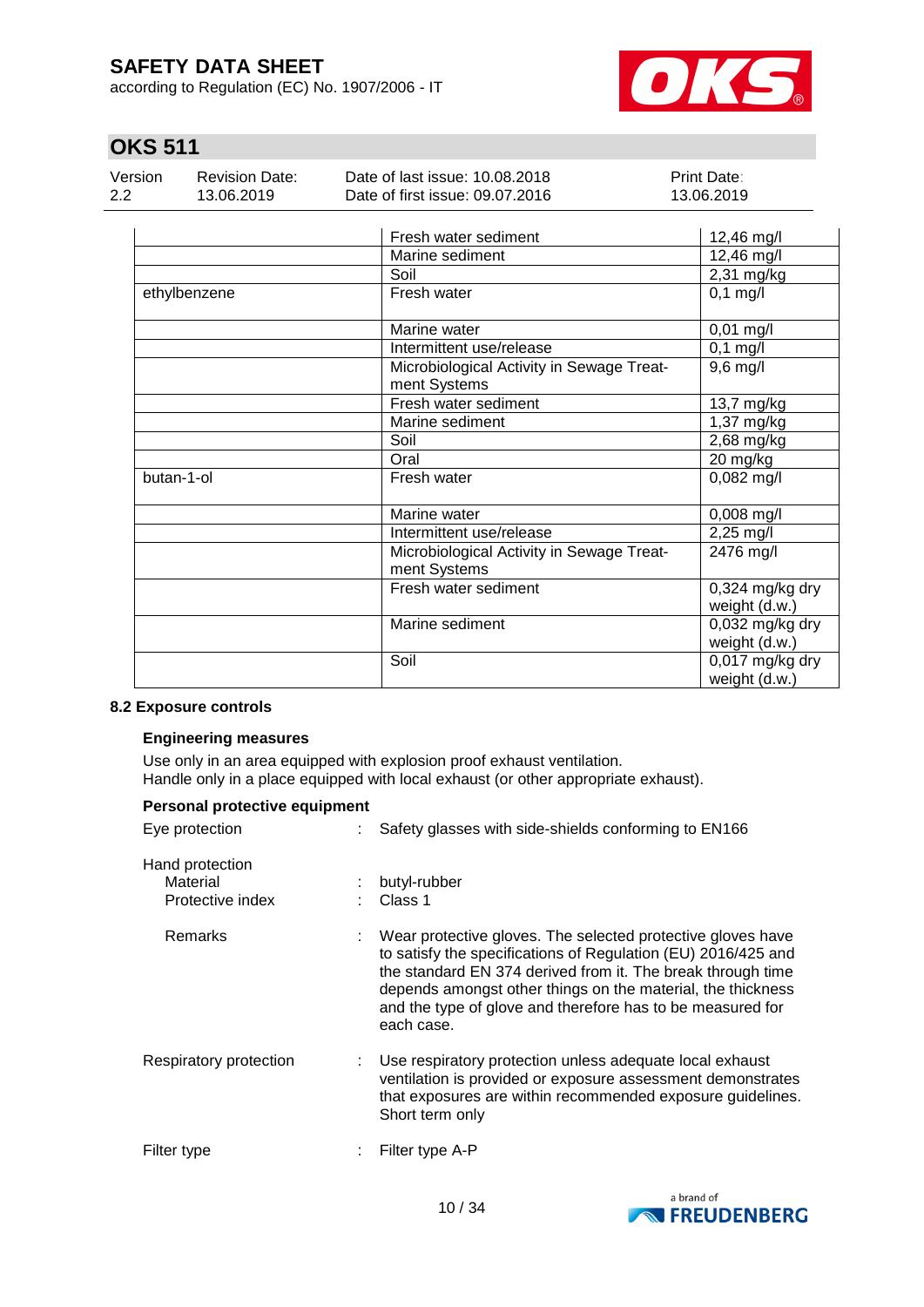according to Regulation (EC) No. 1907/2006 - IT



# **OKS 511**

| Version<br>2.2 | <b>Revision Date:</b><br>13.06.2019 | Date of last issue: 10.08.2018<br>Print Date:<br>Date of first issue: 09.07.2016<br>13.06.2019 |                                                                                                                                                                                                                                                              |  |  |  |
|----------------|-------------------------------------|------------------------------------------------------------------------------------------------|--------------------------------------------------------------------------------------------------------------------------------------------------------------------------------------------------------------------------------------------------------------|--|--|--|
|                | Protective measures                 | at the specific workplace.<br>cific work-place.                                                | : The type of protective equipment must be selected according<br>to the concentration and amount of the dangerous substance<br>Choose body protection in relation to its type, to the concen-<br>tration and amount of dangerous substances, and to the spe- |  |  |  |

### **SECTION 9: Physical and chemical properties**

### **9.1 Information on basic physical and chemical properties**

| Appearance                          |    | aerosol                         |
|-------------------------------------|----|---------------------------------|
| Colour                              | t  | black                           |
| Odour                               | t  | characteristic                  |
| <b>Odour Threshold</b>              | ÷  | No data available               |
|                                     |    |                                 |
| pH                                  | ÷  | Not applicable                  |
| Melting point/range                 | ÷  | No data available               |
| Boiling point/boiling range         | t, | $-161$ °C<br>(1.013 hPa)        |
| Flash point                         | ÷. | $-60 °C$<br>Method: Abel-Pensky |
| Evaporation rate                    | ÷  | No data available               |
| Flammability (solid, gas)           | t, | Extremely flammable aerosol.    |
| Upper explosion limit               | t, | 10,9 %(V)                       |
| Lower explosion limit               | ÷  | $0,6\%$ (V)                     |
| Vapour pressure                     | ÷. | 3.600 hPa (20 °C)               |
| Relative vapour density             | ÷  | No data available               |
| Density                             | ÷  | 0,70 g/cm3<br>(20 °C)           |
| <b>Bulk density</b>                 | ÷. | No data available               |
| Solubility(ies)<br>Water solubility | t  | insoluble                       |

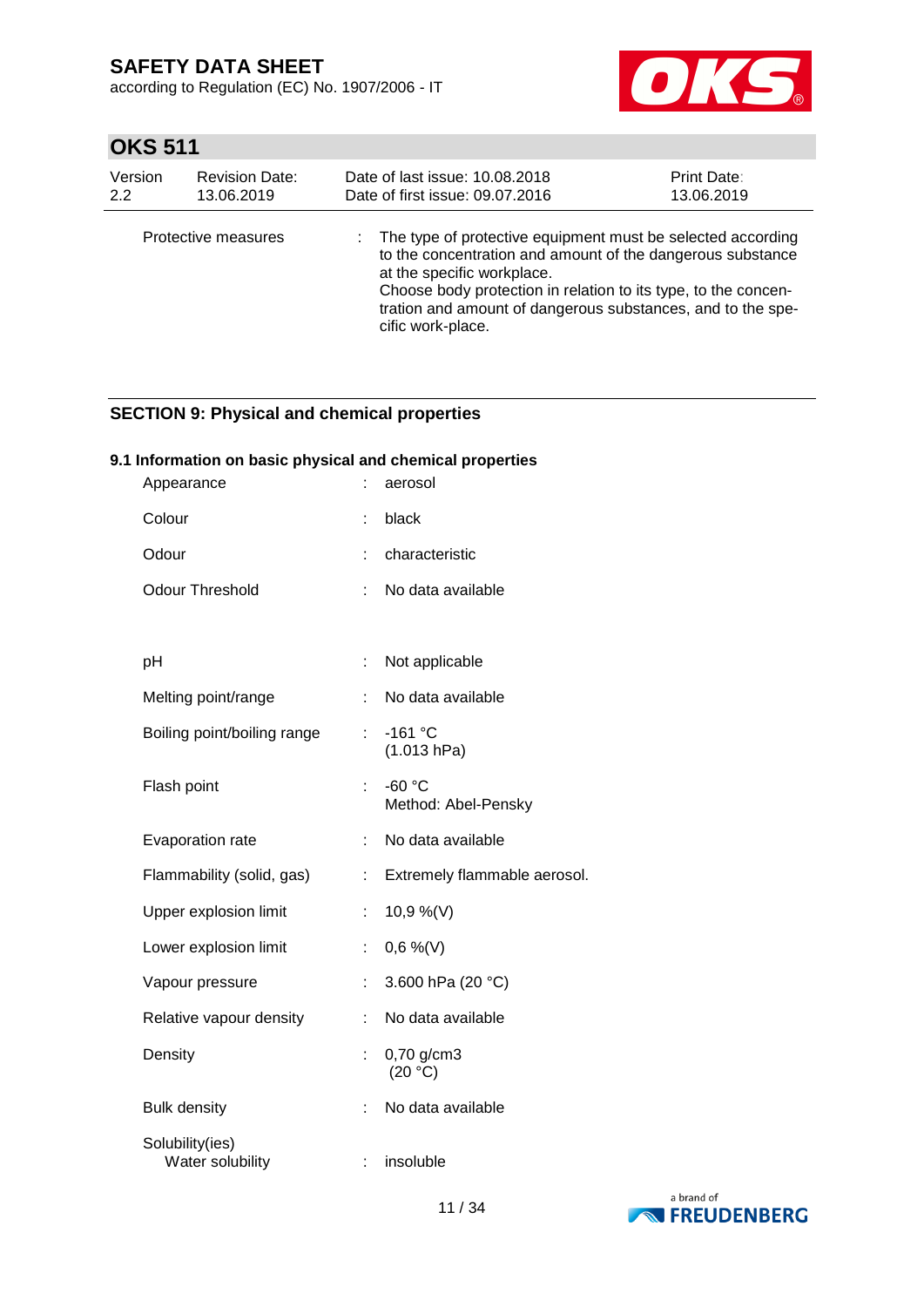according to Regulation (EC) No. 1907/2006 - IT



# **OKS 511**

| Version<br>$2.2\phantom{0}$ |                  | <b>Revision Date:</b><br>13.06.2019        |    | Date of last issue: 10.08.2018<br>Date of first issue: 09.07.2016 | Print Date:<br>13.06.2019 |
|-----------------------------|------------------|--------------------------------------------|----|-------------------------------------------------------------------|---------------------------|
|                             |                  |                                            |    |                                                                   |                           |
|                             |                  | Solubility in other solvents :             |    | No data available                                                 |                           |
|                             |                  | Partition coefficient: n-<br>octanol/water |    | No data available                                                 |                           |
|                             |                  | Auto-ignition temperature                  | ÷  | No data available                                                 |                           |
|                             |                  | Decomposition temperature                  |    | No data available                                                 |                           |
|                             | <b>Viscosity</b> | Viscosity, dynamic                         | ÷. | No data available                                                 |                           |
|                             |                  | Viscosity, kinematic                       | t. | $<$ 20,5 mm2/s (40 °C)                                            |                           |
|                             |                  | <b>Explosive properties</b>                |    | Not explosive                                                     |                           |
|                             |                  | Oxidizing properties                       |    | No data available                                                 |                           |
|                             |                  | 9.2 Other information                      |    |                                                                   |                           |
|                             |                  | Sublimation point                          |    | No data available                                                 |                           |
|                             |                  | Metal corrosion rate                       |    | Not corrosive to metals                                           |                           |
|                             | Self-ignition    |                                            |    | No data available                                                 |                           |

## **SECTION 10: Stability and reactivity**

| 10.1 Reactivity                                     |                                                             |
|-----------------------------------------------------|-------------------------------------------------------------|
| No hazards to be specially mentioned.               |                                                             |
| <b>10.2 Chemical stability</b>                      |                                                             |
| Stable under normal conditions.                     |                                                             |
| 10.3 Possibility of hazardous reactions             |                                                             |
| Hazardous reactions                                 | No dangerous reaction known under conditions of normal use. |
|                                                     |                                                             |
| 10.4 Conditions to avoid                            |                                                             |
| Conditions to avoid                                 | Heat, flames and sparks.                                    |
| 10.5 Incompatible materials                         |                                                             |
| Materials to avoid                                  | Oxidizing agents                                            |
|                                                     |                                                             |
| 10.6 Hazardous decomposition products               |                                                             |
| No decomposition if stored and applied as directed. |                                                             |

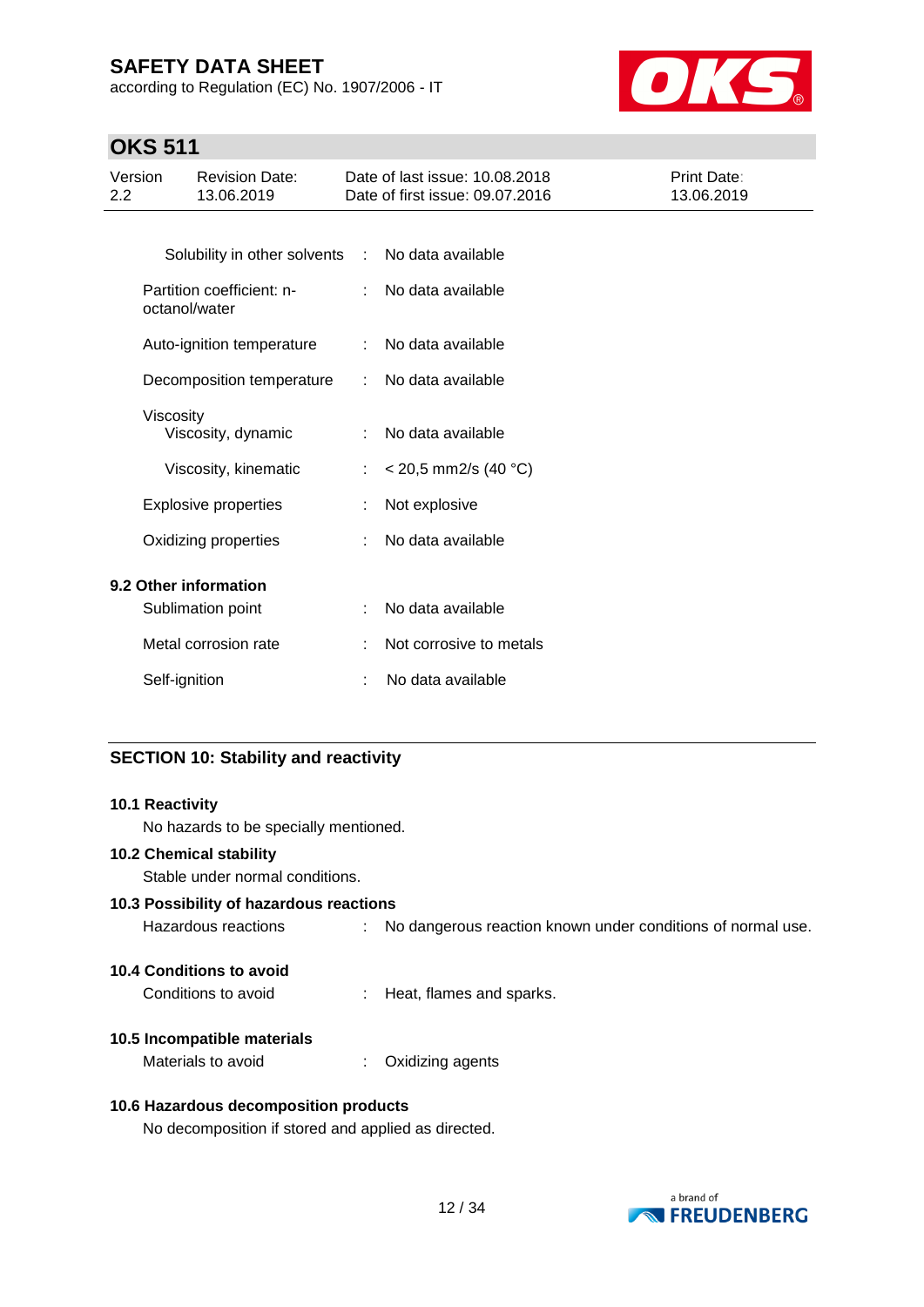according to Regulation (EC) No. 1907/2006 - IT



# **OKS 511**

| Version | <b>Revision Date:</b> | Date of last issue: 10.08.2018  | <b>Print Date:</b> |
|---------|-----------------------|---------------------------------|--------------------|
| 2.2     | 13.06.2019            | Date of first issue: 09.07.2016 | 13.06.2019         |

### **SECTION 11: Toxicological information**

### **11.1 Information on toxicological effects**

| <b>Acute toxicity</b>     |                                                                                                                                                                              |
|---------------------------|------------------------------------------------------------------------------------------------------------------------------------------------------------------------------|
| <b>Product:</b>           |                                                                                                                                                                              |
| Acute oral toxicity       | : Acute toxicity estimate: $> 2.000$ mg/kg<br>Method: Calculation method                                                                                                     |
|                           | Remarks: Effects due to ingestion may include:                                                                                                                               |
|                           | Symptoms: Central nervous system depression                                                                                                                                  |
| Acute inhalation toxicity | $\therefore$ Acute toxicity estimate: $>$ 20 mg/l<br>Exposure time: 4 h<br>Test atmosphere: vapour<br>Method: Calculation method                                             |
|                           | Remarks: Respiration of solvent vapour may cause dizziness.                                                                                                                  |
|                           | Symptoms: Inhalation may provoke the following symptoms:,<br>Respiratory disorder, Dizziness, Drowsiness, Vomiting, Fa-<br>tigue, Vertigo, Central nervous system depression |
| Acute dermal toxicity     | : Acute toxicity estimate: $> 2.000$ mg/kg<br>Method: Calculation method                                                                                                     |
|                           | Symptoms: Redness, Local irritation                                                                                                                                          |

### **Components:**

|                           | Naphtha (petroleum), hydrotreated light; Low boiling point hydrogen treated naphtha:                                                                         |
|---------------------------|--------------------------------------------------------------------------------------------------------------------------------------------------------------|
| Acute oral toxicity       | : LD50 (Rat): $>$ 5.000 mg/kg<br>Method: OECD Test Guideline 401<br>GLP: yes                                                                                 |
| Acute inhalation toxicity | : $LC50$ (Rat): $> 25,2$ mg/l<br>Exposure time: 4 h<br>Test atmosphere: vapour<br>Assessment: The substance or mixture has no acute inhala-<br>tion toxicity |
| Acute dermal toxicity     | : LD50 (Rabbit): $> 2.000$ mg/kg<br>Method: OECD Test Guideline 402<br>GLP: yes<br>Assessment: The substance or mixture has no acute dermal<br>toxicity      |

### **Hydrocarbons, C9-C10, n-alkanes, isoalkanes, cyclics, <2% aromatics:**

| Acute oral toxicity | LD50 Oral (Rat): $> 5.000$ mg/kg |  |
|---------------------|----------------------------------|--|

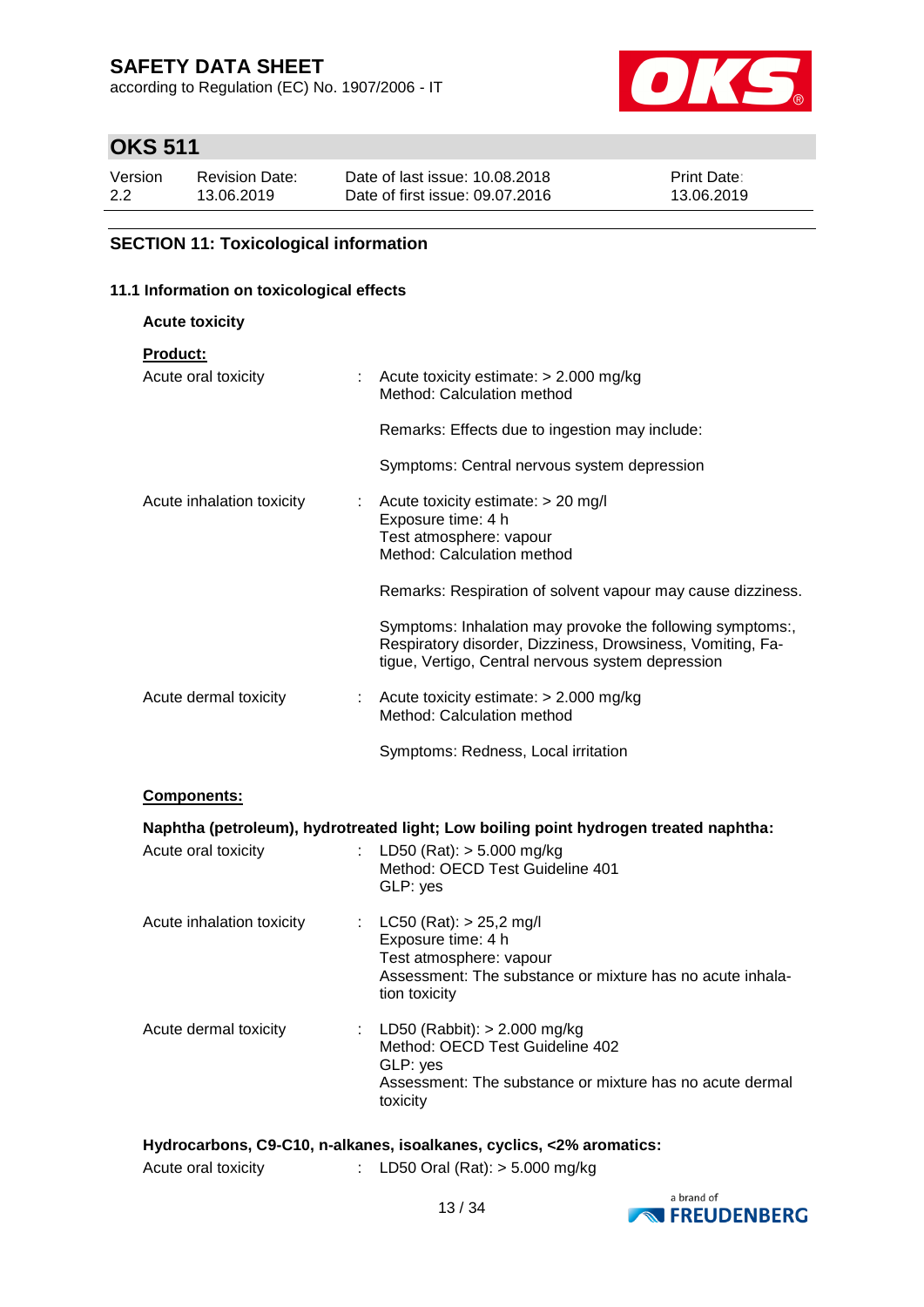according to Regulation (EC) No. 1907/2006 - IT



| Version<br>2.2 |             | <b>Revision Date:</b><br>13.06.2019 |   | Date of last issue: 10.08.2018<br>Date of first issue: 09.07.2016                                                                                                                              | Print Date:<br>13.06.2019 |
|----------------|-------------|-------------------------------------|---|------------------------------------------------------------------------------------------------------------------------------------------------------------------------------------------------|---------------------------|
|                |             |                                     |   |                                                                                                                                                                                                |                           |
|                | xylene:     |                                     |   |                                                                                                                                                                                                |                           |
|                |             | Acute oral toxicity                 |   | : LD50 (Rat): 4.300 mg/kg                                                                                                                                                                      |                           |
|                |             | Acute inhalation toxicity           |   | Assessment: The component/mixture is moderately toxic after<br>short term inhalation.                                                                                                          |                           |
|                |             | Acute dermal toxicity               | ÷ | Assessment: The component/mixture is moderately toxic after<br>single contact with skin.                                                                                                       |                           |
|                |             | ethylbenzene:                       |   |                                                                                                                                                                                                |                           |
|                |             | Acute oral toxicity                 |   | LD50 (Rat): 3.500 mg/kg                                                                                                                                                                        |                           |
|                |             | Acute inhalation toxicity           |   | : $LC50$ (Rat): 17,2 mg/l<br>Exposure time: 4 h<br>Test atmosphere: vapour                                                                                                                     |                           |
|                |             | Acute dermal toxicity               |   | LD50 (Rabbit): 15.400 mg/kg                                                                                                                                                                    |                           |
|                | butan-1-ol: |                                     |   |                                                                                                                                                                                                |                           |
|                |             | Acute oral toxicity                 |   | LD50 (Rat): 2.292 mg/kg<br>Method: OECD Test Guideline 401<br>Assessment: The component/mixture is moderately toxic after<br>single ingestion.                                                 |                           |
|                |             | Acute inhalation toxicity           |   | $LC50$ (Rat): $> 17,76$ mg/l<br>Exposure time: 4 h<br>Test atmosphere: vapour<br>Method: OECD Test Guideline 403<br>Assessment: The substance or mixture has no acute inhala-<br>tion toxicity |                           |
|                |             | Acute dermal toxicity               |   | LD50 (Rabbit): 3.430 mg/kg<br>Method: OECD Test Guideline 402<br>GLP: yes                                                                                                                      |                           |
|                | butane:     |                                     |   |                                                                                                                                                                                                |                           |
|                |             | Acute inhalation toxicity           |   | LC50 (Rat): 658 mg/l<br>Exposure time: 4 h<br>Test atmosphere: gas                                                                                                                             |                           |
|                | isobutane:  |                                     |   |                                                                                                                                                                                                |                           |
|                |             | Acute inhalation toxicity           |   | LC50 (Rat): 658 mg/l<br>Exposure time: 4 h<br>Test atmosphere: gas                                                                                                                             |                           |
|                |             | molybdenum disulphide:              |   |                                                                                                                                                                                                |                           |
|                |             | Acute oral toxicity                 |   | LD50 (Rat): $> 5.000$ mg/kg                                                                                                                                                                    |                           |

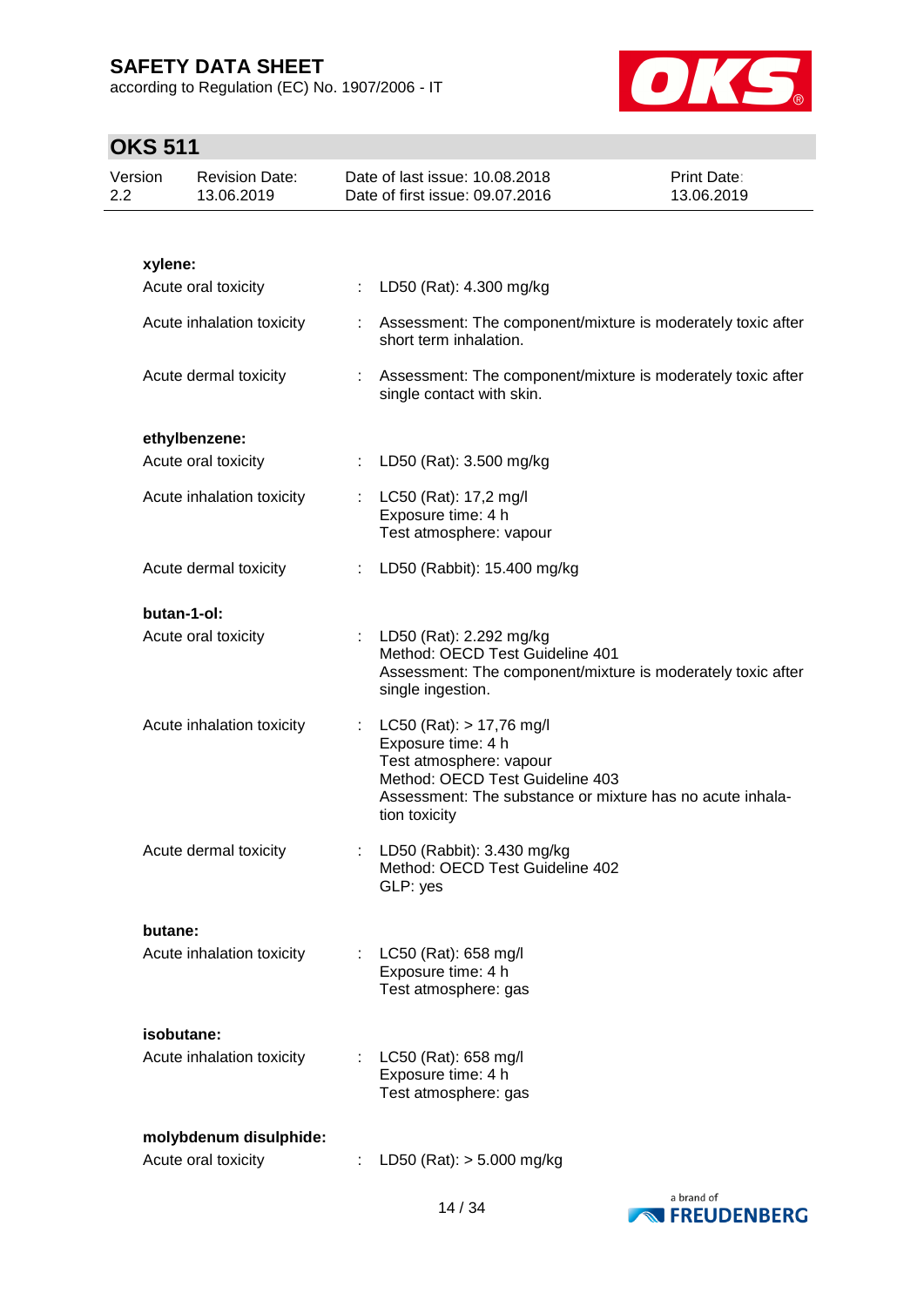according to Regulation (EC) No. 1907/2006 - IT



# **OKS 511**

| Version<br>2.2 | <b>Revision Date:</b><br>13.06.2019     | Date of last issue: 10.08.2018<br>Date of first issue: 09.07.2016                                                                                                                                         | <b>Print Date:</b><br>13.06.2019 |
|----------------|-----------------------------------------|-----------------------------------------------------------------------------------------------------------------------------------------------------------------------------------------------------------|----------------------------------|
|                | Acute dermal toxicity                   | : LD50 (Rat): $> 16.000$ mg/kg                                                                                                                                                                            |                                  |
|                | n-butyl acetate:<br>Acute oral toxicity | LD50 (Rat): 10.768 mg/kg                                                                                                                                                                                  |                                  |
|                | Acute inhalation toxicity               | : $LC50$ (Rat): $> 21$ mg/l<br>Exposure time: 4 h<br>Test atmosphere: vapour<br>Method: OECD Test Guideline 403<br>GLP: yes<br>Assessment: The substance or mixture has no acute inhala-<br>tion toxicity |                                  |
|                | Acute dermal toxicity                   | LD50 (Rabbit): $> 17.600$ mg/kg                                                                                                                                                                           |                                  |
|                | <b>Skin corrosion/irritation</b>        |                                                                                                                                                                                                           |                                  |

## **Product:**

Remarks: Irritating to skin.

### **Components:**

### **Naphtha (petroleum), hydrotreated light; Low boiling point hydrogen treated naphtha:**

Species: Rabbit Assessment: Irritating to skin. Method: OECD Test Guideline 404 Result: Irritating to skin. GLP: yes

### **Hydrocarbons, C9-C10, n-alkanes, isoalkanes, cyclics, <2% aromatics:**

Result: Repeated exposure may cause skin dryness or cracking.

### **xylene:**

Species: Rabbit Assessment: Irritating to skin. Result: Irritating to skin.

### **ethylbenzene:**

Species: Rabbit Result: Mild skin irritation

### **butan-1-ol:**

Species: Rabbit Assessment: Irritating to skin. Result: Irritating to skin.

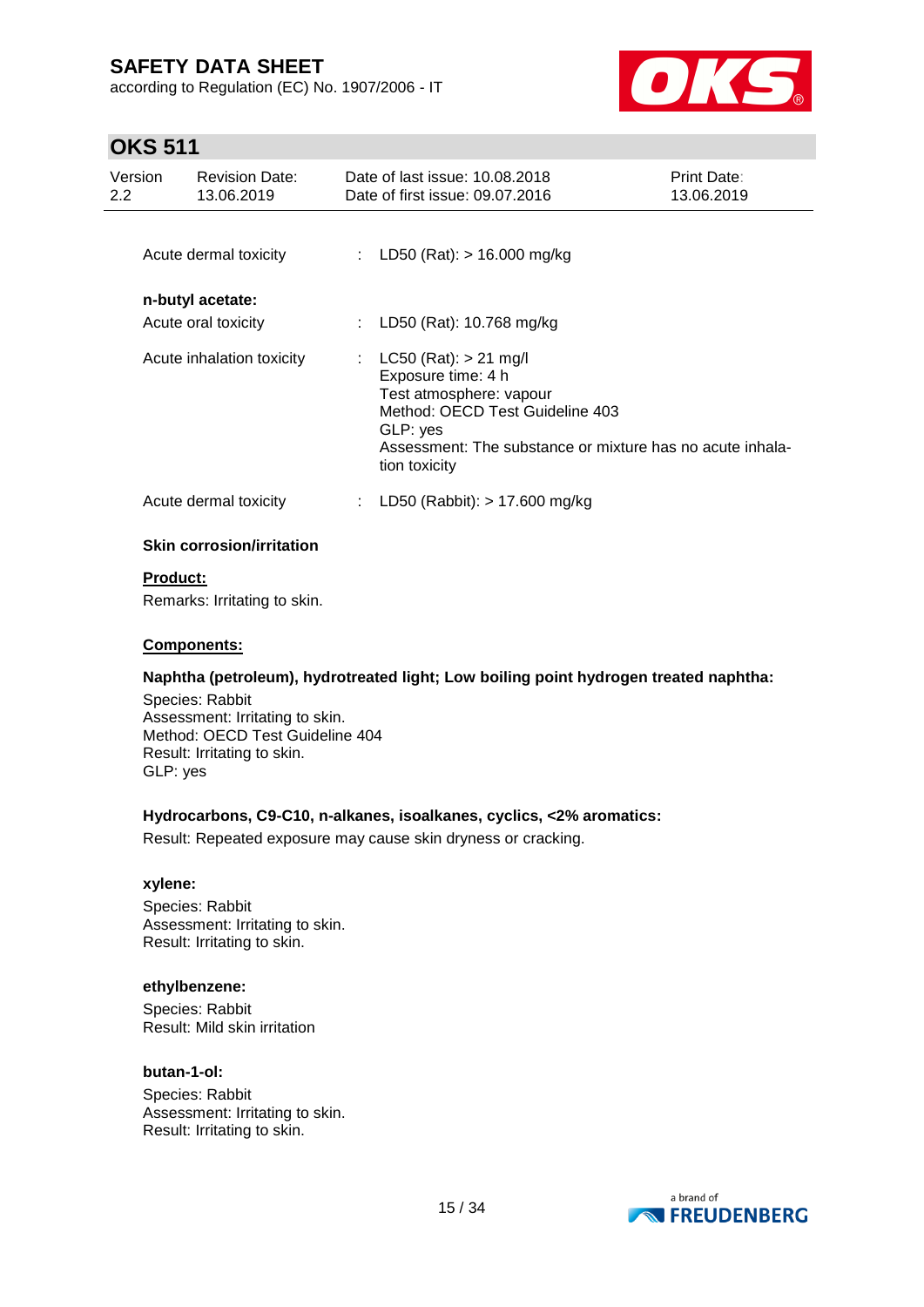according to Regulation (EC) No. 1907/2006 - IT



## **OKS 511**

| Version | <b>Revision Date:</b> | Date of last issue: 10.08.2018  | <b>Print Date:</b> |
|---------|-----------------------|---------------------------------|--------------------|
| 2.2     | 13.06.2019            | Date of first issue: 09.07.2016 | 13.06.2019         |

### **molybdenum disulphide:**

Assessment: No skin irritation Result: No skin irritation

### **n-butyl acetate:**

Species: Rabbit Assessment: No skin irritation Method: OECD Test Guideline 404 Result: Repeated exposure may cause skin dryness or cracking.

### **Serious eye damage/eye irritation**

#### **Product:**

Result: Risk of serious damage to eyes. Remarks: Irritating to eyes.

Remarks: Risk of serious damage to eyes.

### **Components:**

### **Naphtha (petroleum), hydrotreated light; Low boiling point hydrogen treated naphtha:**

Species: Rabbit Assessment: No eye irritation Method: OECD Test Guideline 405 Result: No eye irritation GLP: yes

#### **xylene:**

Species: Rabbit Assessment: Irritating to eyes. Result: Irritating to eyes.

#### **ethylbenzene:**

Species: Rabbit Assessment: No eye irritation Result: No eye irritation

#### **butan-1-ol:**

Species: Rabbit Assessment: Risk of serious damage to eyes. Method: OECD Test Guideline 405 Result: Risk of serious damage to eyes. GLP: yes

#### **molybdenum disulphide:**

Assessment: No eye irritation Result: No eye irritation

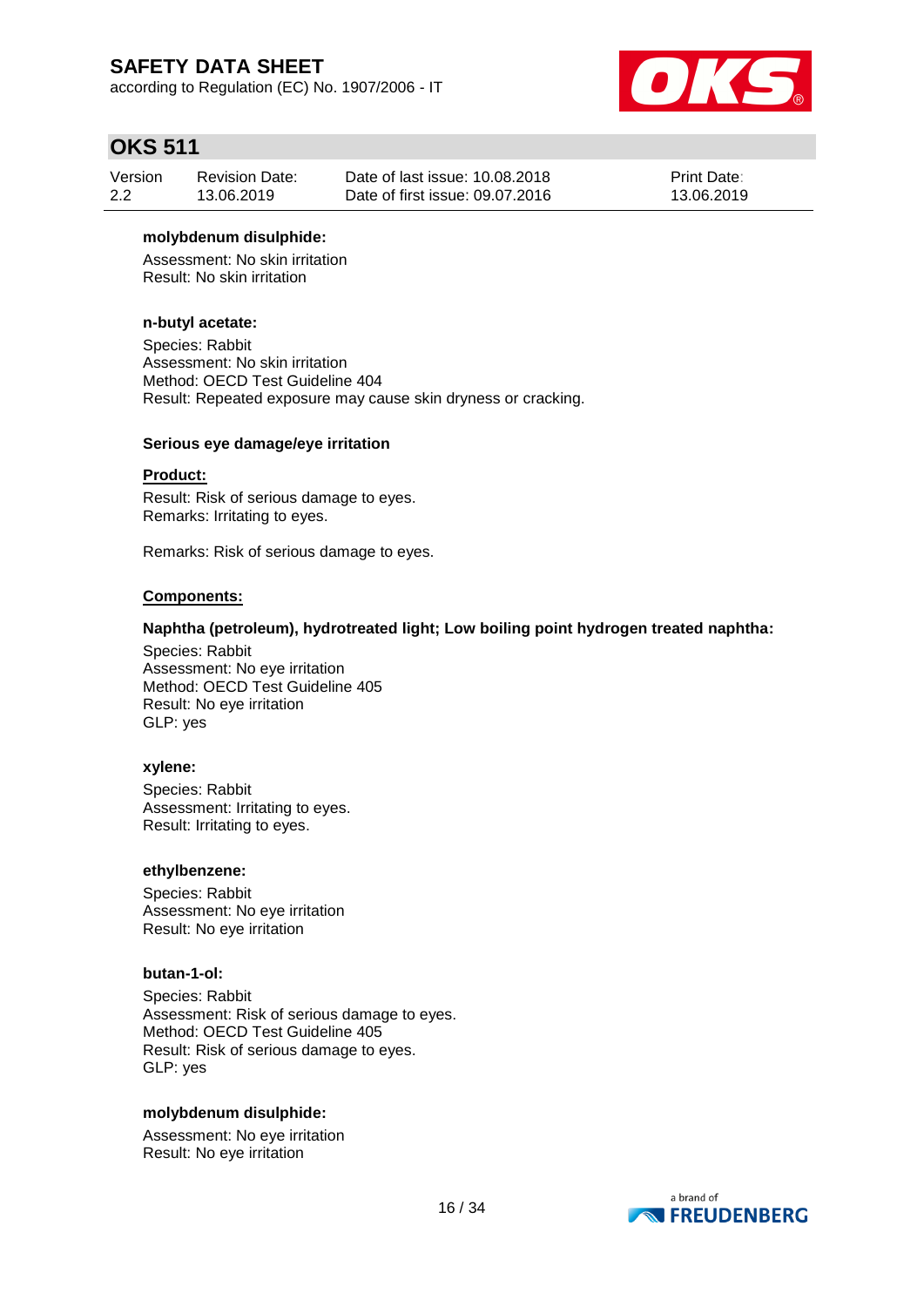according to Regulation (EC) No. 1907/2006 - IT



# **OKS 511**

| Version | Revision Date: | Date of last issue: 10.08.2018  | <b>Print Date:</b> |
|---------|----------------|---------------------------------|--------------------|
| 2.2     | 13.06.2019     | Date of first issue: 09.07.2016 | 13.06.2019         |

### **n-butyl acetate:**

Species: Rabbit Assessment: No eye irritation Method: OECD Test Guideline 405 Result: No eye irritation GLP: yes

### **Respiratory or skin sensitisation**

### **Product:**

Remarks: This information is not available.

### **Components:**

### **Naphtha (petroleum), hydrotreated light; Low boiling point hydrogen treated naphtha:**

Test Type: Buehler Test Species: Guinea pig Assessment: Does not cause skin sensitisation. Method: OECD Test Guideline 406 Result: Does not cause skin sensitisation. GLP: yes

#### **xylene:**

Species: Mouse Assessment: Did not cause sensitisation on laboratory animals. Method: OECD Test Guideline 429 Result: Did not cause sensitisation on laboratory animals.

#### **ethylbenzene:**

Assessment: Does not cause skin sensitisation. Result: Does not cause skin sensitisation.

#### **butan-1-ol:**

Species: Mouse Assessment: Did not cause sensitisation on laboratory animals. Method: OECD Test Guideline 429 Result: Did not cause sensitisation on laboratory animals.

#### **molybdenum disulphide:**

Assessment: Does not cause skin sensitisation. Result: Does not cause skin sensitisation.

#### **n-butyl acetate:**

Test Type: Maximisation Test Exposure routes: Dermal Species: Guinea pig Assessment: Does not cause skin sensitisation. Method: OECD Test Guideline 406

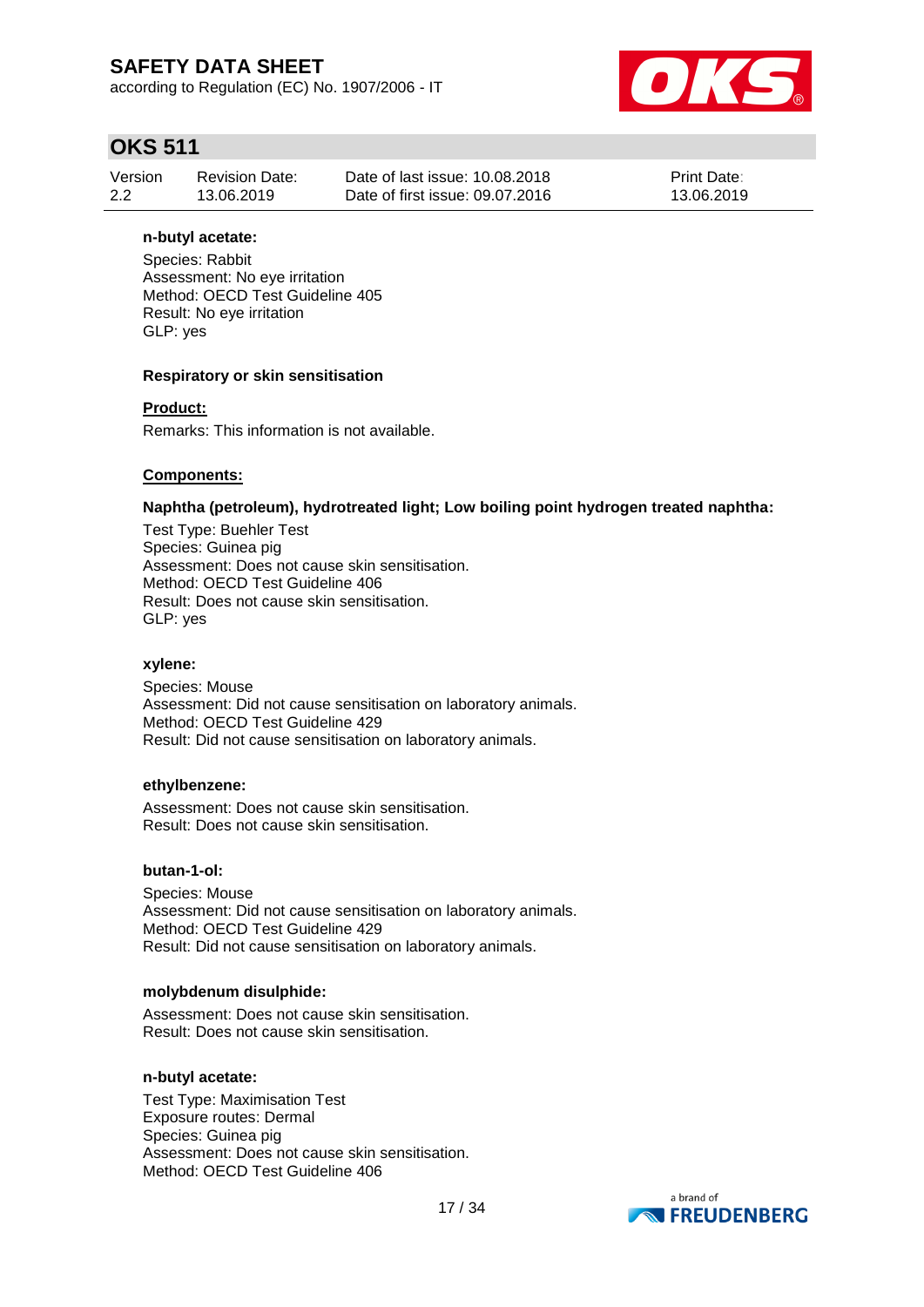according to Regulation (EC) No. 1907/2006 - IT



# **OKS 511**

| 2.2 | Version  | <b>Revision Date:</b><br>13.06.2019        | Date of last issue: 10.08.2018<br>Date of first issue: 09.07.2016                                                                       | <b>Print Date:</b><br>13.06.2019 |
|-----|----------|--------------------------------------------|-----------------------------------------------------------------------------------------------------------------------------------------|----------------------------------|
|     |          | Result: Does not cause skin sensitisation. |                                                                                                                                         |                                  |
|     |          | Germ cell mutagenicity                     |                                                                                                                                         |                                  |
|     | Product: |                                            |                                                                                                                                         |                                  |
|     |          | Genotoxicity in vitro                      | : Remarks: No data available                                                                                                            |                                  |
|     |          | Genotoxicity in vivo                       | : Remarks: No data available                                                                                                            |                                  |
|     |          | Components:                                |                                                                                                                                         |                                  |
|     | xylene:  |                                            |                                                                                                                                         |                                  |
|     | sessment | Germ cell mutagenicity-As-                 | Tests on bacterial or mammalian cell cultures did not show<br>mutagenic effects.                                                        |                                  |
|     |          | ethylbenzene:                              |                                                                                                                                         |                                  |
|     | sessment | Germ cell mutagenicity-As-                 | Tests on bacterial or mammalian cell cultures did not show<br>mutagenic effects.                                                        |                                  |
|     |          | molybdenum disulphide:                     |                                                                                                                                         |                                  |
|     | sessment |                                            | Germ cell mutagenicity-As- : Animal testing did not show any mutagenic effects.                                                         |                                  |
|     |          | n-butyl acetate:                           |                                                                                                                                         |                                  |
|     |          | Genotoxicity in vitro                      | : Test Type: Ames test<br>Species: Salmonella typhimurium<br>Method: OECD Test Guideline 471<br>Result: negative                        |                                  |
|     |          |                                            | Test Type: Chromosome aberration test in vitro<br>Species: Chinese hamster cells<br>Method: OECD Test Guideline 473<br>Result: negative |                                  |
|     |          | Genotoxicity in vivo                       | Species: Mouse<br><b>Application Route: Oral</b><br>Method: OECD Test Guideline 474<br>Result: negative                                 |                                  |
|     | sessment | Germ cell mutagenicity-As-                 | Tests on bacterial or mammalian cell cultures did not show<br>mutagenic effects., Animal testing did not show any mutagenic<br>effects. |                                  |

### **Carcinogenicity**

### **Product:**

Remarks: No data available

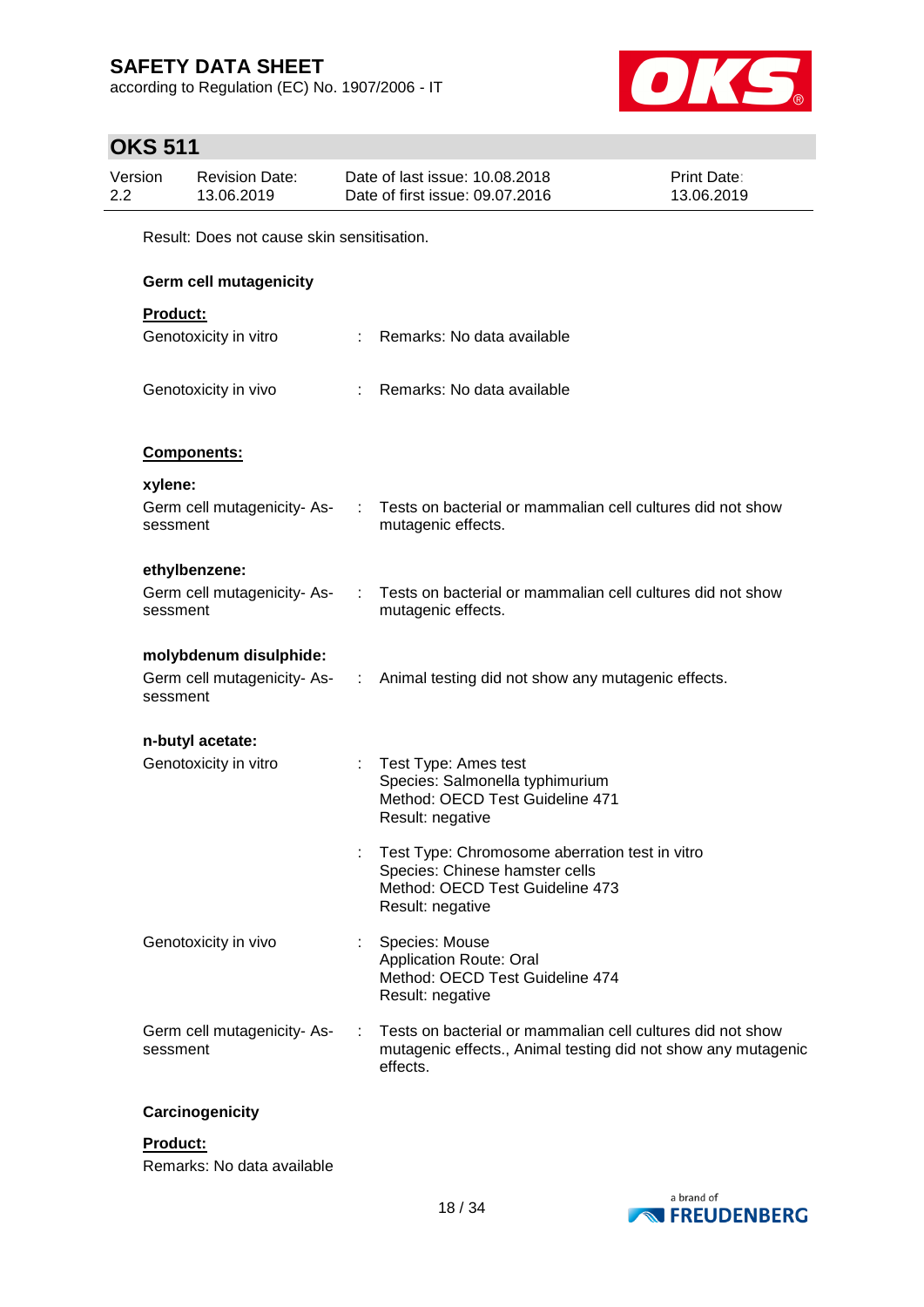according to Regulation (EC) No. 1907/2006 - IT



| Version<br>2.2  | <b>Revision Date:</b><br>13.06.2019                 | Date of last issue: 10.08.2018<br>Date of first issue: 09.07.2016                                                                                                                                                                                                                                                                                  | <b>Print Date:</b><br>13.06.2019 |
|-----------------|-----------------------------------------------------|----------------------------------------------------------------------------------------------------------------------------------------------------------------------------------------------------------------------------------------------------------------------------------------------------------------------------------------------------|----------------------------------|
|                 |                                                     |                                                                                                                                                                                                                                                                                                                                                    |                                  |
|                 | Components:                                         |                                                                                                                                                                                                                                                                                                                                                    |                                  |
| xylene:<br>ment |                                                     | Carcinogenicity - Assess- : Not classifiable as a human carcinogen.                                                                                                                                                                                                                                                                                |                                  |
| ment            | ethylbenzene:<br>Carcinogenicity - Assess-          | : Not classifiable as a human carcinogen.                                                                                                                                                                                                                                                                                                          |                                  |
| ment            | molybdenum disulphide:<br>Carcinogenicity - Assess- | : No evidence of carcinogenicity in animal studies.                                                                                                                                                                                                                                                                                                |                                  |
| ment            | n-butyl acetate:<br>Carcinogenicity - Assess-       | : Not classifiable as a human carcinogen.                                                                                                                                                                                                                                                                                                          |                                  |
|                 | <b>Reproductive toxicity</b>                        |                                                                                                                                                                                                                                                                                                                                                    |                                  |
|                 | <b>Product:</b><br>Effects on fertility             | : Remarks: No data available                                                                                                                                                                                                                                                                                                                       |                                  |
| ment            | Effects on foetal develop-                          | : Remarks: No data available                                                                                                                                                                                                                                                                                                                       |                                  |
|                 | Components:                                         |                                                                                                                                                                                                                                                                                                                                                    |                                  |
| xylene:         | Reproductive toxicity - As-<br>sessment             | : No toxicity to reproduction<br>No toxicity to reproduction                                                                                                                                                                                                                                                                                       |                                  |
|                 | ethylbenzene:                                       |                                                                                                                                                                                                                                                                                                                                                    |                                  |
|                 | Reproductive toxicity - As-<br>sessment             | No toxicity to reproduction<br>No toxicity to reproduction                                                                                                                                                                                                                                                                                         |                                  |
|                 | n-butyl acetate:                                    |                                                                                                                                                                                                                                                                                                                                                    |                                  |
|                 | Effects on fertility                                | Test Type: Two-generation study<br>Species: Rat<br>Application Route: inhalation (vapour)<br>General Toxicity - Parent: NOAEC: 750 mg/l<br>General Toxicity F1: NOAEC: 750 mg/l<br>General Toxicity F2: NOAEC: 750 mg/l<br>Method: OECD Test Guideline 416<br>Result: Embryotoxic effects and adverse effects on the off-<br>spring were detected. |                                  |

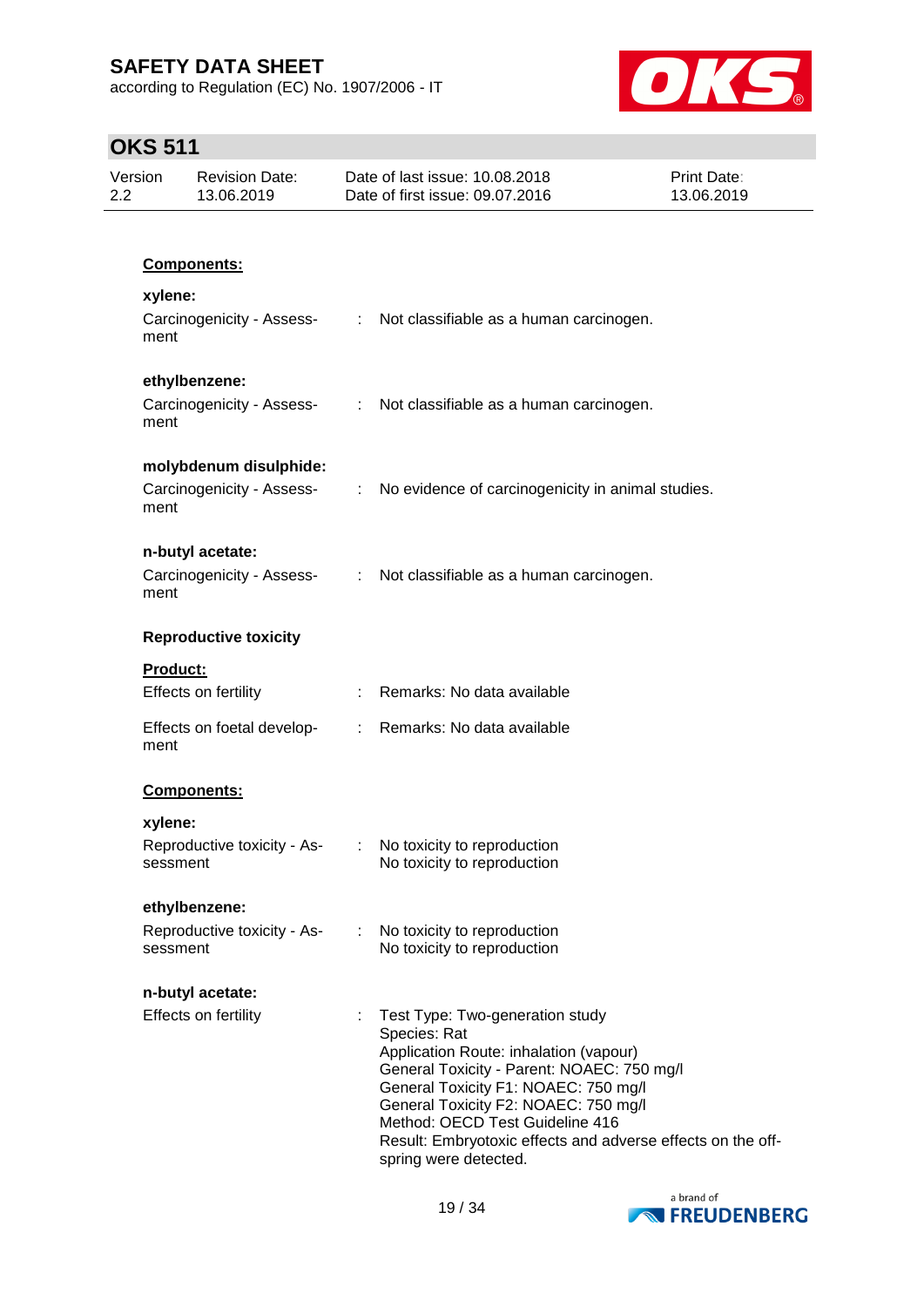according to Regulation (EC) No. 1907/2006 - IT



# **OKS 511**

| Version | <b>Revision Date:</b> | Date of last issue: 10.08.2018  | <b>Print Date:</b> |
|---------|-----------------------|---------------------------------|--------------------|
| 2.2     | 13.06.2019            | Date of first issue: 09.07.2016 | 13.06.2019         |
|         |                       |                                 |                    |

| Reproductive toxicity - As- | No evidence of adverse effects on sexual function and fertility, |
|-----------------------------|------------------------------------------------------------------|
| sessment                    | or on development, based on animal experiments.                  |
|                             | No toxicity to reproduction                                      |

### **STOT - single exposure**

### **Components:**

### **Naphtha (petroleum), hydrotreated light; Low boiling point hydrogen treated naphtha:**

Exposure routes: Inhalation Target Organs: Central nervous system Assessment: May cause drowsiness or dizziness.

### **xylene:**

Exposure routes: Inhalation Target Organs: Respiratory system Assessment: The substance or mixture is classified as specific target organ toxicant, single exposure, category 3 with respiratory tract irritation.

### **ethylbenzene:**

Assessment: The substance or mixture is not classified as specific target organ toxicant, single exposure.

#### **butan-1-ol:**

Exposure routes: Inhalation Target Organs: Respiratory system Assessment: The substance or mixture is classified as specific target organ toxicant, single exposure, category 3 with respiratory tract irritation.

Exposure routes: Inhalation

Target Organs: Central nervous system Assessment: The substance or mixture is classified as specific target organ toxicant, single exposure, category 3 with narcotic effects.

### **molybdenum disulphide:**

Assessment: The substance or mixture is not classified as specific target organ toxicant, single exposure.

### **n-butyl acetate:**

Exposure routes: Inhalation Target Organs: Central nervous system Assessment: The substance or mixture is classified as specific target organ toxicant, single exposure, category 3 with narcotic effects.

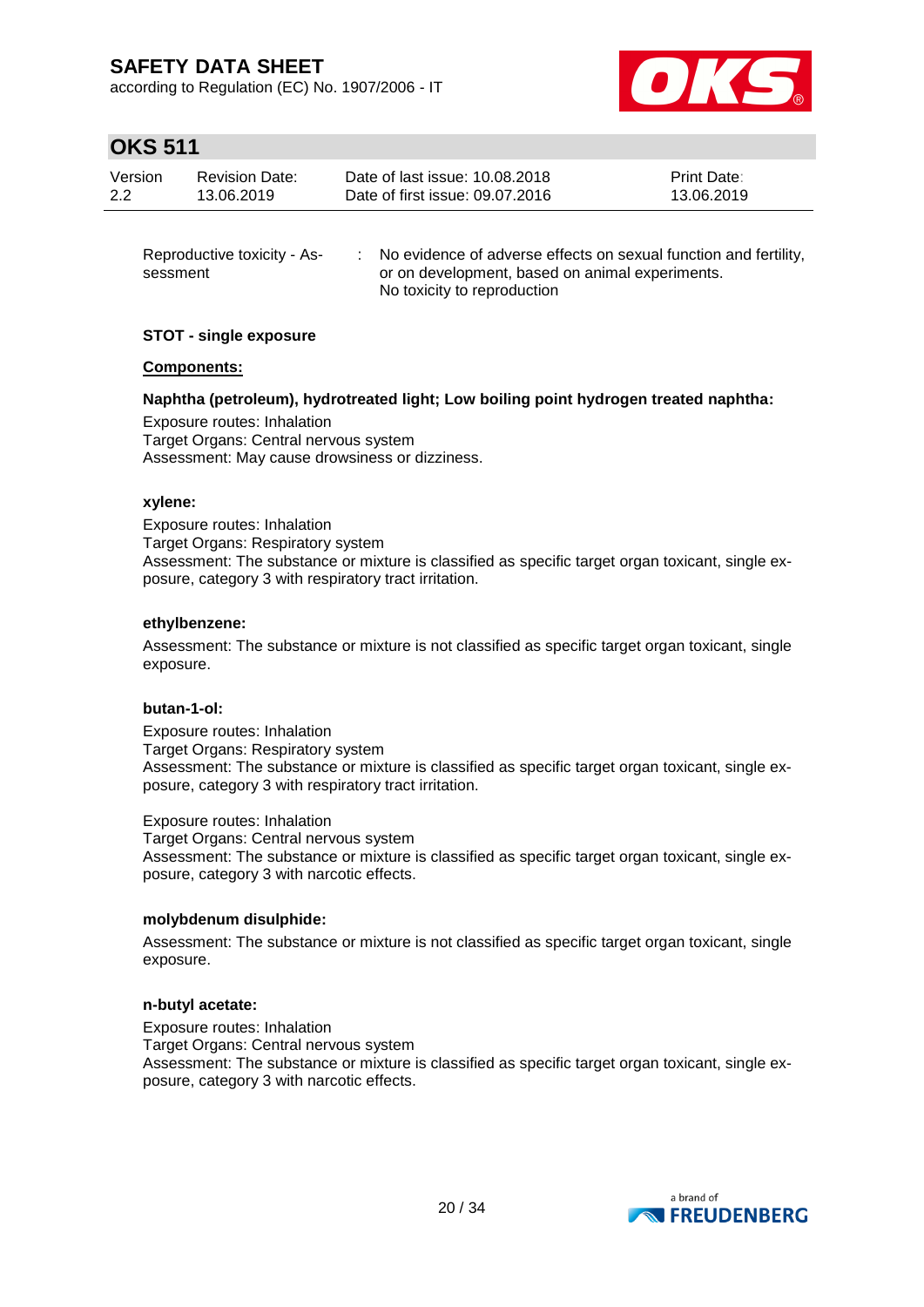according to Regulation (EC) No. 1907/2006 - IT



# **OKS 511**

| Version | <b>Revision Date:</b> | Date of last issue: 10.08.2018  | <b>Print Date:</b> |
|---------|-----------------------|---------------------------------|--------------------|
| 2.2     | 13.06.2019            | Date of first issue: 09.07.2016 | 13.06.2019         |

### **STOT - repeated exposure**

### **Components:**

### **xylene:**

Exposure routes: Inhalation Target Organs: Central nervous system Assessment: The substance or mixture is classified as specific target organ toxicant, repeated exposure, category 2.

Exposure routes: Ingestion Target Organs: Liver, Kidney Assessment: The substance or mixture is classified as specific target organ toxicant, repeated exposure, category 2.

### **ethylbenzene:**

Exposure routes: Inhalation Target Organs: hearing organs Assessment: The substance or mixture is classified as specific target organ toxicant, repeated exposure, category 2.

### **butan-1-ol:**

Assessment: The substance or mixture is not classified as specific target organ toxicant, repeated exposure.

### **molybdenum disulphide:**

Assessment: The substance or mixture is not classified as specific target organ toxicant, repeated exposure.

#### **n-butyl acetate:**

Assessment: The substance or mixture is not classified as specific target organ toxicant, repeated exposure.

### **Repeated dose toxicity**

### **Product:**

Remarks: This information is not available.

### **Components:**

#### **n-butyl acetate:**

Species: Rat NOAEL: 125 mg/kg Application Route: Oral

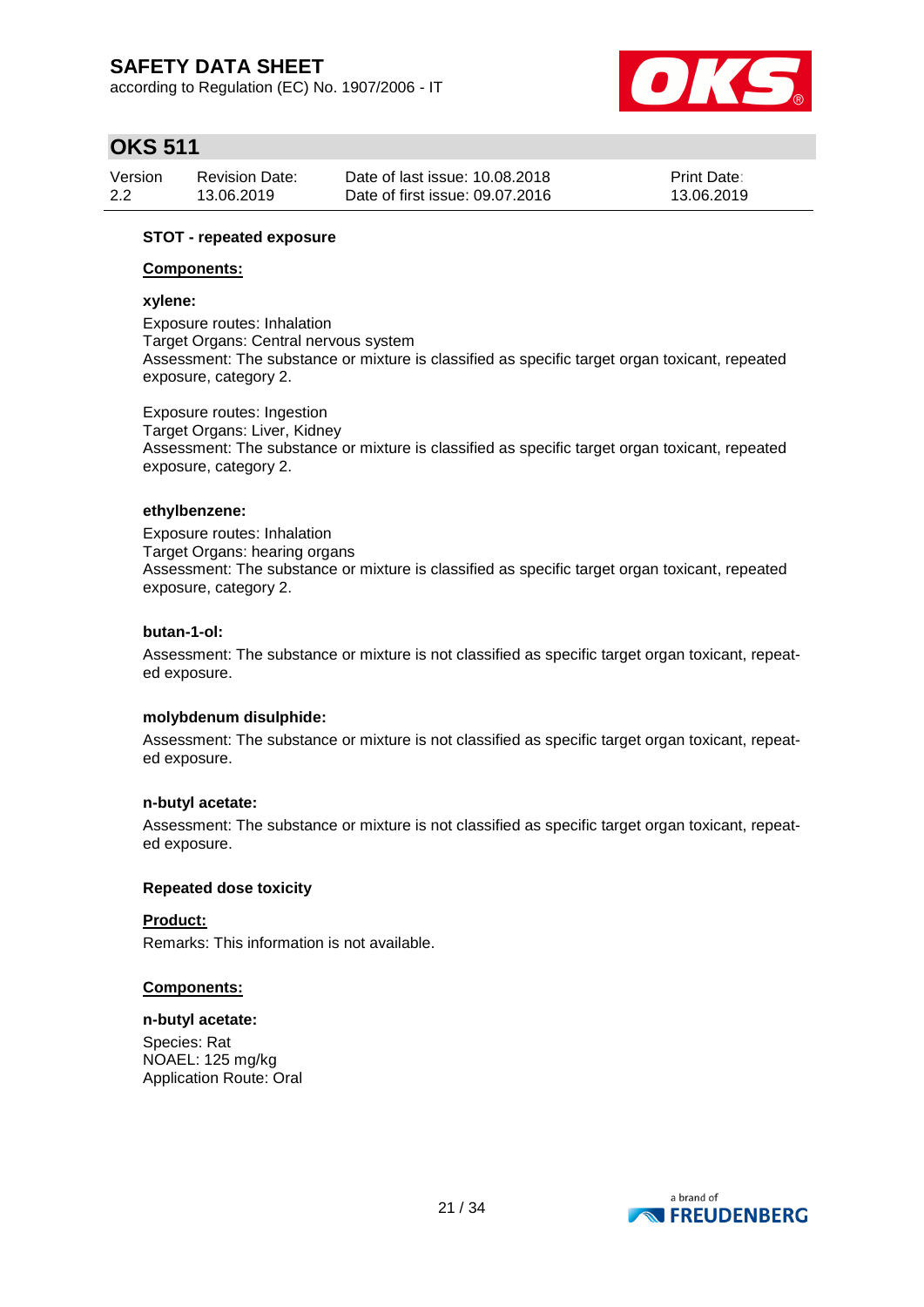according to Regulation (EC) No. 1907/2006 - IT



# **OKS 511**

| Version | <b>Revision Date:</b> | Date of last issue: 10.08.2018  | Print Date: |
|---------|-----------------------|---------------------------------|-------------|
| 2.2     | 13.06.2019            | Date of first issue: 09.07.2016 | 13.06.2019  |

### **Aspiration toxicity**

### **Product:**

May be fatal if swallowed and enters airways.

May be fatal if swallowed and enters airways.

### **Components:**

**Naphtha (petroleum), hydrotreated light; Low boiling point hydrogen treated naphtha:** May be fatal if swallowed and enters airways.

### **Hydrocarbons, C9-C10, n-alkanes, isoalkanes, cyclics, <2% aromatics:**

May be fatal if swallowed and enters airways.

### **xylene:**

May be fatal if swallowed and enters airways.

### **ethylbenzene:**

May be fatal if swallowed and enters airways.

### **butan-1-ol:**

No aspiration toxicity classification

### **n-butyl acetate:**

No aspiration toxicity classification

### **Further information**

### **Product:**

Remarks: Ingestion causes irritation of upper respiratory system and gastrointestinal disturbance.

### **Components:**

### **molybdenum disulphide:**

Remarks: Information given is based on data on the components and the toxicology of similar products.

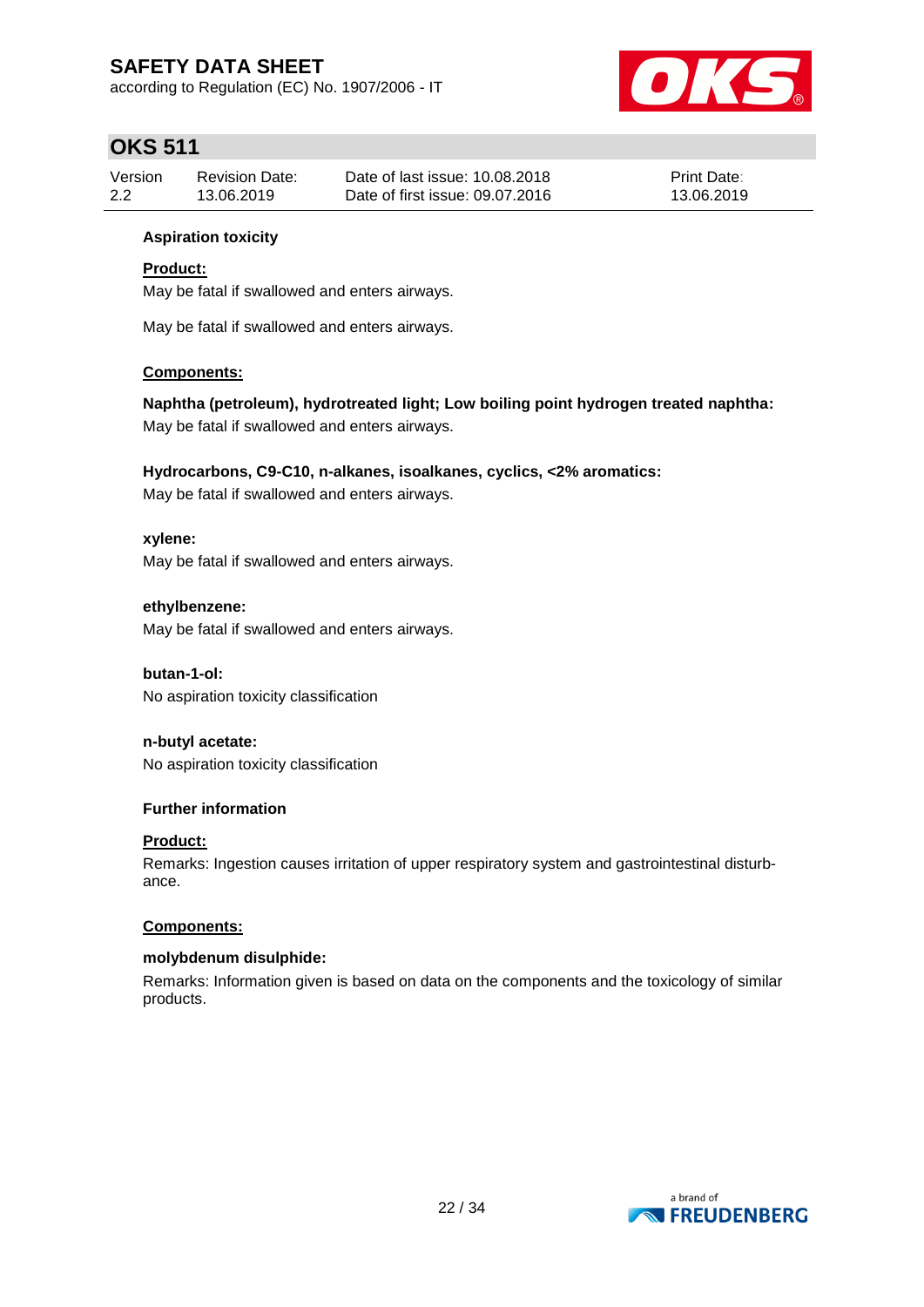according to Regulation (EC) No. 1907/2006 - IT



# **OKS 511**

| Version | <b>Revision Date:</b> | Date of last issue: 10.08.2018  | <b>Print Date:</b> |
|---------|-----------------------|---------------------------------|--------------------|
| 2.2     | 13.06.2019            | Date of first issue: 09.07.2016 | 13.06.2019         |

### **SECTION 12: Ecological information**

### **12.1 Toxicity**

### **Product:**

| Toxicity to fish                                         | ÷ | Remarks: Harmful to aquatic organisms, may cause long-term<br>adverse effects in the aquatic environment. |
|----------------------------------------------------------|---|-----------------------------------------------------------------------------------------------------------|
| Toxicity to daphnia and other :<br>aquatic invertebrates |   | Remarks: No data available                                                                                |
| Toxicity to algae                                        |   | Remarks: No data available                                                                                |
| Toxicity to microorganisms                               | ÷ | Remarks: No data available                                                                                |

#### **Components:**

| Naphtha (petroleum), hydrotreated light; Low boiling point hydrogen treated naphtha:             |                                                                                                                                                            |  |  |  |
|--------------------------------------------------------------------------------------------------|------------------------------------------------------------------------------------------------------------------------------------------------------------|--|--|--|
| Toxicity to fish                                                                                 | : LC50 (Oncorhynchus mykiss (rainbow trout)): 10 mg/l<br>Exposure time: 96 h<br>Test Type: semi-static test<br>Method: OECD Test Guideline 203<br>GLP: yes |  |  |  |
| Toxicity to daphnia and other :<br>aquatic invertebrates                                         | EC50 (Daphnia magna (Water flea)): 4,5 mg/l<br>Exposure time: 48 h<br>Test Type: static test<br>Method: OECD Test Guideline 202                            |  |  |  |
| Toxicity to algae                                                                                | EC50 (Pseudokirchneriella subcapitata (green algae)): 3,1<br>mq/l<br>Exposure time: 72 h<br>Test Type: static test                                         |  |  |  |
| <b>Ecotoxicology Assessment</b><br>Short-term (acute) aquatic : Toxic to aquatic life.<br>hazard |                                                                                                                                                            |  |  |  |

# hazard

Long-term (chronic) aquatic : Toxic to aquatic life with long lasting effects.

### **Hydrocarbons, C9-C10, n-alkanes, isoalkanes, cyclics, <2% aromatics:**

### **Ecotoxicology Assessment**

| Long-term (chronic) aquatic | : Harmful to aquatic life with long lasting effects. |
|-----------------------------|------------------------------------------------------|
| hazard                      |                                                      |

**xylene:**

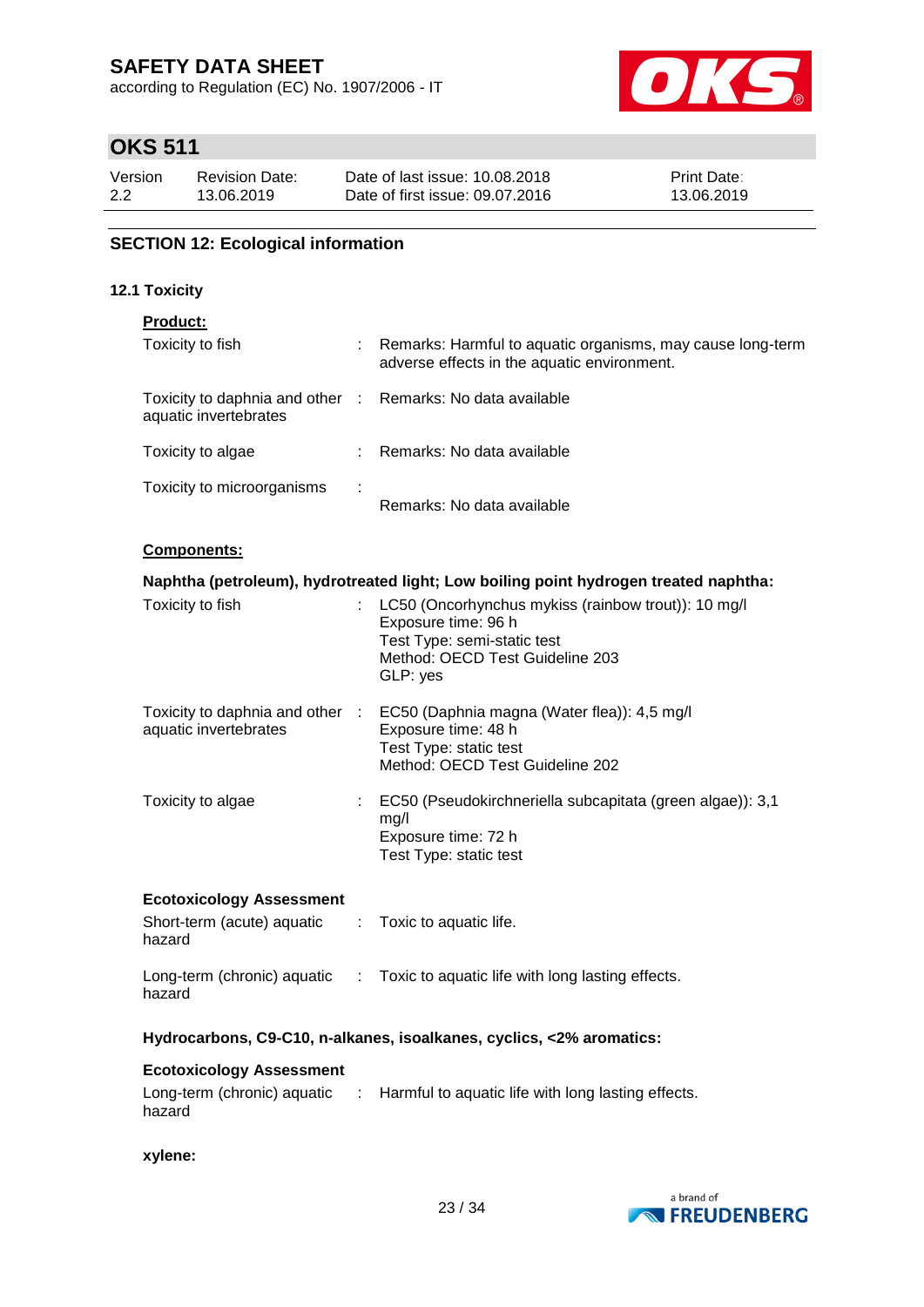according to Regulation (EC) No. 1907/2006 - IT



| Version<br>2.2 |                  | <b>Revision Date:</b><br>13.06.2019                            |      | Date of last issue: 10.08.2018<br>Date of first issue: 09.07.2016                                                                                                 | Print Date:<br>13.06.2019 |
|----------------|------------------|----------------------------------------------------------------|------|-------------------------------------------------------------------------------------------------------------------------------------------------------------------|---------------------------|
|                | Toxicity to fish |                                                                | ÷.   | LC50 (Oncorhynchus mykiss (rainbow trout)): 2,6 mg/l<br>Exposure time: 96 h<br>Test Type: static test<br>Method: OECD Test Guideline 203                          |                           |
|                |                  | Toxicity to daphnia and other :<br>aquatic invertebrates       |      | EC50 (Daphnia magna (Water flea)): 3,82 mg/l<br>Exposure time: 48 h<br>Test Type: flow-through test                                                               |                           |
|                |                  | Toxicity to algae                                              |      | EC50 (Pseudokirchneriella subcapitata (green algae)): 2,2<br>mg/l<br>Exposure time: 72 h<br>Test Type: static test<br>Method: OECD Test Guideline 201<br>GLP: yes |                           |
|                |                  | Toxicity to microorganisms                                     | t.   | EC50 (activated sludge): > 157 mg/l<br>Exposure time: 3 h<br>Test Type: Respiration inhibition<br>Method: OECD Test Guideline 209<br>GLP:                         |                           |
|                | icity)           | Toxicity to fish (Chronic tox-                                 |      | $NOEC:$ > 1,3 mg/l<br>Exposure time: 56 d<br>Species: Oncorhynchus mykiss (rainbow trout)<br>Test Type: flow-through test                                         |                           |
|                | ic toxicity)     | Toxicity to daphnia and other<br>aquatic invertebrates (Chron- | - 11 | EC50: 2,90 mg/l<br>Exposure time: 21 d<br>Species: Daphnia magna (Water flea)<br>Test Type: static test<br>Method: OECD Test Guideline 211<br>GLP: yes            |                           |
|                |                  | ethylbenzene:                                                  |      |                                                                                                                                                                   |                           |
|                | Toxicity to fish |                                                                |      | LC50 (Oncorhynchus mykiss (rainbow trout)): 4,2 mg/l<br>Exposure time: 96 h<br>Test Type: semi-static test<br>Method: OECD Test Guideline 203                     |                           |
|                |                  | Toxicity to daphnia and other<br>aquatic invertebrates         |      | EC50 (Daphnia magna (Water flea)): 2,4 mg/l<br>Exposure time: 48 h<br>Test Type: static test                                                                      |                           |
|                |                  | Toxicity to algae                                              |      | EC50 (Skeletonema costatum (marine diatom)): 4,6 mg/l<br>Exposure time: 72 h<br>Test Type: static test                                                            |                           |
|                | icity)           | Toxicity to fish (Chronic tox-                                 |      | NOEC: 3,3 mg/l<br>Exposure time: 96 d                                                                                                                             |                           |
|                |                  | Toxicity to daphnia and other                                  | - 11 | NOEC: 0,96 mg/l                                                                                                                                                   |                           |

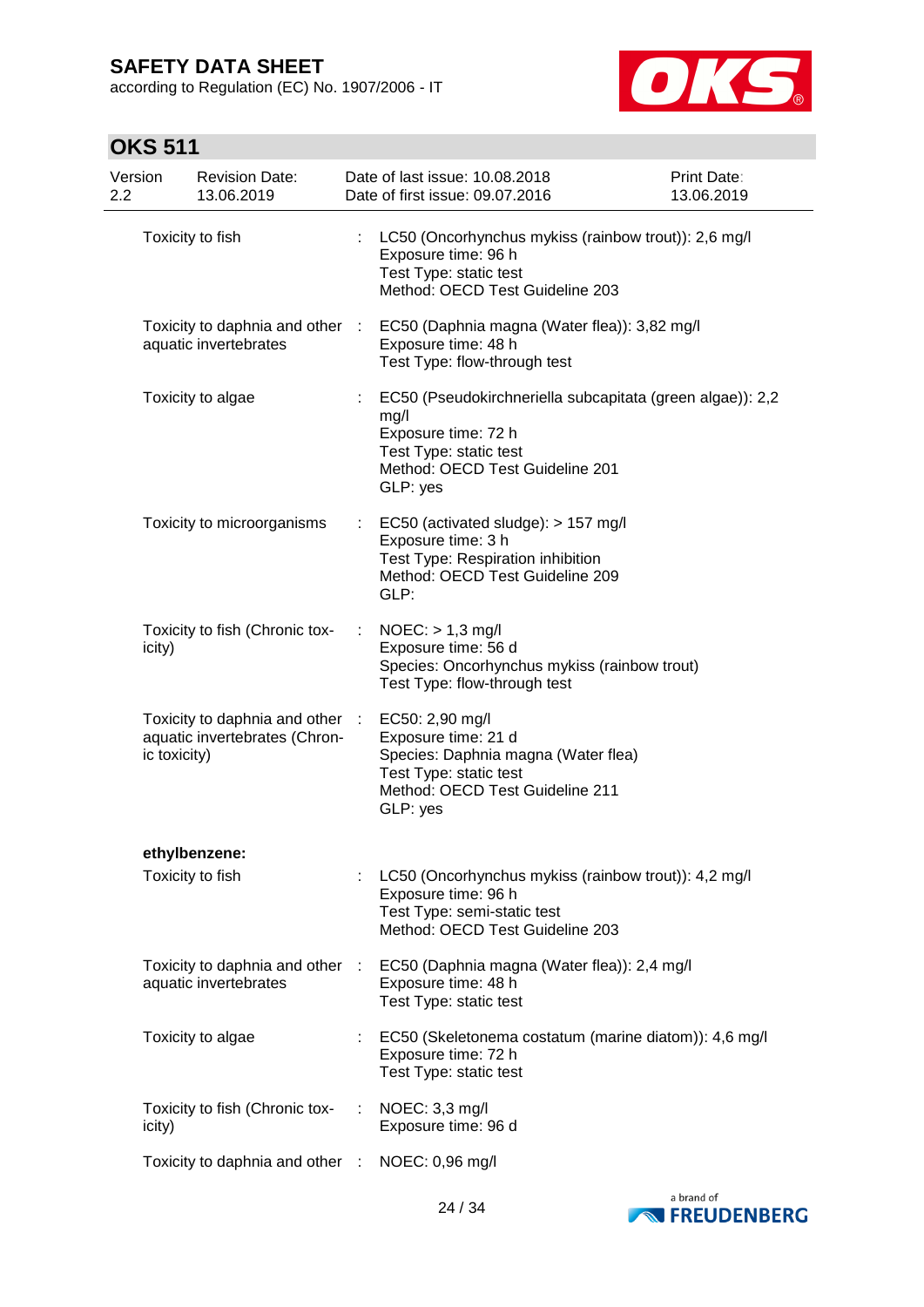according to Regulation (EC) No. 1907/2006 - IT



| 2.2 | Version      | <b>Revision Date:</b><br>13.06.2019                            |           | Date of last issue: 10.08.2018<br>Date of first issue: 09.07.2016                                                                                                 | Print Date:<br>13.06.2019 |
|-----|--------------|----------------------------------------------------------------|-----------|-------------------------------------------------------------------------------------------------------------------------------------------------------------------|---------------------------|
|     | ic toxicity) | aquatic invertebrates (Chron-                                  |           | Exposure time: 7 d<br>Species: Ceriodaphnia dubia (water flea)<br>Test Type: semi-static test                                                                     |                           |
|     | butan-1-ol:  |                                                                |           |                                                                                                                                                                   |                           |
|     |              | Toxicity to fish                                               |           | LC50 (Pimephales promelas (fathead minnow)): 1.376 mg/l<br>Exposure time: 96 h<br>Test Type: static test<br>Method: OECD Test Guideline 203<br>GLP: yes           |                           |
|     |              | Toxicity to daphnia and other<br>aquatic invertebrates         | $\sim 10$ | EC50 (Daphnia magna (Water flea)): 1.328 mg/l<br>Exposure time: 48 h<br>Test Type: static test<br>Method: OECD Test Guideline 202<br>GLP: yes                     |                           |
|     |              | Toxicity to algae                                              |           | EC50 (Pseudokirchneriella subcapitata (green algae)): 225<br>mg/l<br>Exposure time: 96 h<br>Test Type: static test<br>Method: OECD Test Guideline 201<br>GLP: yes |                           |
|     |              | Toxicity to microorganisms                                     | ÷         | EC10 (Pseudomonas putida): 2.476 mg/l<br>Exposure time: 17 h<br>Test Type: static test<br>Method: DIN 38 412 Part 8<br>GLP:                                       |                           |
|     | ic toxicity) | Toxicity to daphnia and other<br>aquatic invertebrates (Chron- | ÷         | NOEC: 4,1 mg/l<br>Exposure time: 21 d<br>Species: Daphnia magna (Water flea)<br>Test Type: semi-static test<br>Method: OECD Test Guideline 211<br>GLP: yes        |                           |
|     |              | molybdenum disulphide:                                         |           |                                                                                                                                                                   |                           |
|     |              | Toxicity to fish                                               |           | LC50 (Pimephales promelas (fathead minnow)): > 100 mg/l<br>Exposure time: 96 h                                                                                    |                           |
|     |              | Toxicity to daphnia and other<br>aquatic invertebrates         | $\sim$    | EC50 (Daphnia magna (Water flea)): > 100 mg/l<br>Exposure time: 48 h                                                                                              |                           |
|     |              | Toxicity to algae                                              |           | EC50 (Pseudokirchneriella subcapitata (green algae)): > 100<br>mg/l<br>Exposure time: 72 h                                                                        |                           |
|     |              | n-butyl acetate:                                               |           |                                                                                                                                                                   |                           |
|     |              | Toxicity to fish                                               | ÷         | LC50 (Pimephales promelas (fathead minnow)): 18 mg/l<br>Exposure time: 96 h                                                                                       |                           |

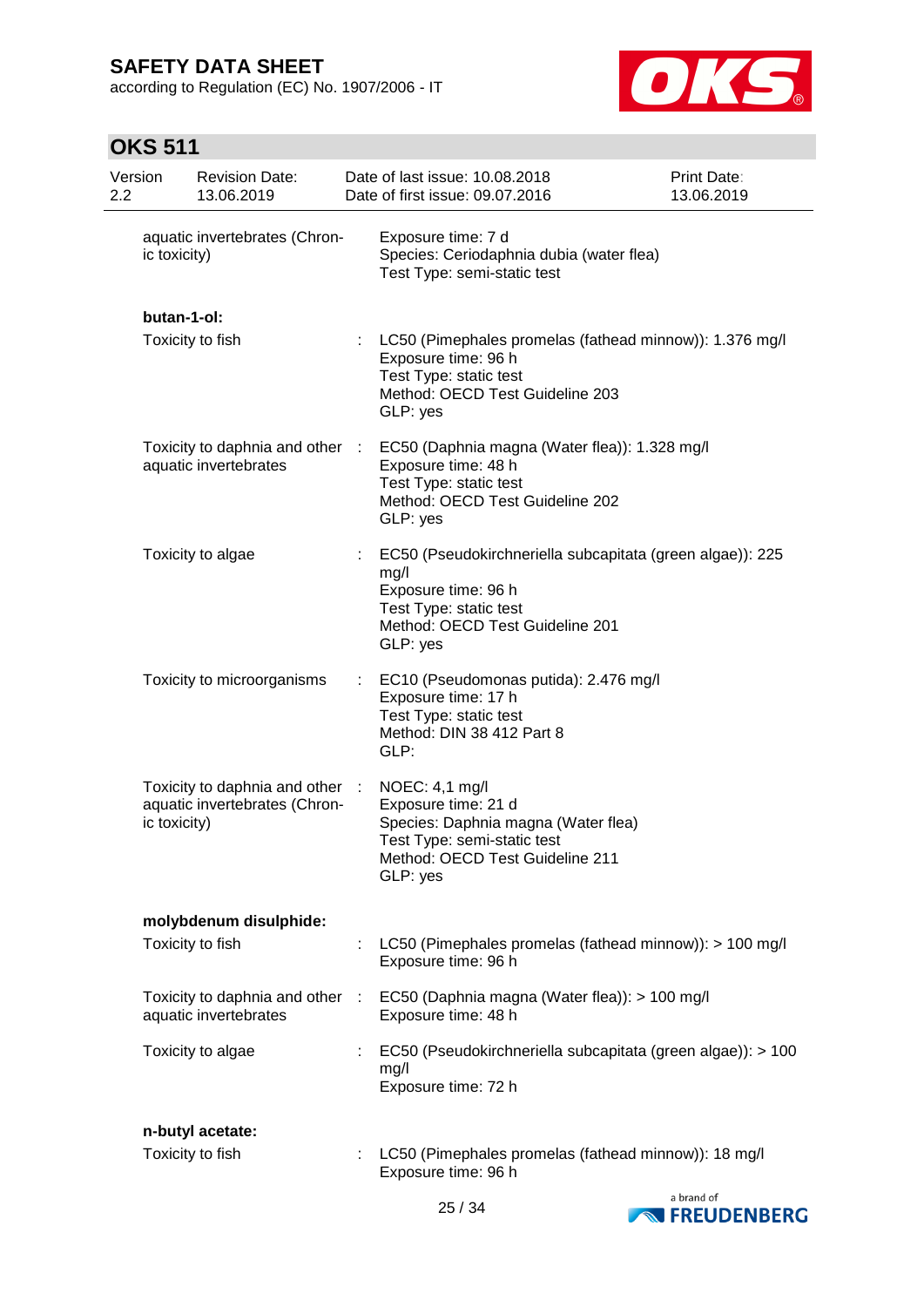according to Regulation (EC) No. 1907/2006 - IT



| Version<br>2.2 |              | <b>Revision Date:</b><br>13.06.2019                                                  |  | Date of last issue: 10.08.2018<br>Date of first issue: 09.07.2016                                                                   | <b>Print Date:</b><br>13.06.2019 |  |  |  |
|----------------|--------------|--------------------------------------------------------------------------------------|--|-------------------------------------------------------------------------------------------------------------------------------------|----------------------------------|--|--|--|
|                |              |                                                                                      |  | Test Type: flow-through test<br>Method: OECD Test Guideline 203                                                                     |                                  |  |  |  |
|                |              | aquatic invertebrates                                                                |  | Toxicity to daphnia and other : EC50 (Daphnia (water flea)): 44 mg/l<br>Exposure time: 48 h<br>Test Type: static test               |                                  |  |  |  |
|                |              | Toxicity to algae                                                                    |  | : EC50 (Desmodesmus subspicatus (green algae)): 397 mg/l<br>Exposure time: 72 h<br>Test Type: static test                           |                                  |  |  |  |
|                |              | Toxicity to microorganisms                                                           |  | : EC50 (Tetrahymena pyriformis): 356 mg/l<br>Exposure time: 40 h<br>Test Type: Growth inhibition                                    |                                  |  |  |  |
|                | ic toxicity) | Toxicity to daphnia and other :<br>aquatic invertebrates (Chron-                     |  | NOEC: 23 mg/l<br>Exposure time: 21 d<br>Species: Daphnia magna (Water flea)<br><b>Test Type: Reproduction Test</b><br>GLP: yes      |                                  |  |  |  |
|                |              | 12.2 Persistence and degradability                                                   |  |                                                                                                                                     |                                  |  |  |  |
|                | Product:     | Biodegradability                                                                     |  | : Remarks: No data available                                                                                                        |                                  |  |  |  |
|                | ity          |                                                                                      |  | Physico-chemical removabil- : Remarks: No data available                                                                            |                                  |  |  |  |
|                | Components:  |                                                                                      |  |                                                                                                                                     |                                  |  |  |  |
|                |              | Naphtha (petroleum), hydrotreated light; Low boiling point hydrogen treated naphtha: |  |                                                                                                                                     |                                  |  |  |  |
|                |              | Biodegradability                                                                     |  | Test Type: aerobic<br>Inoculum: activated sludge<br>Result: rapidly biodegradable<br>Biodegradation: 90,35 %<br>Exposure time: 28 d |                                  |  |  |  |
|                |              |                                                                                      |  | Hydrocarbons, C9-C10, n-alkanes, isoalkanes, cyclics, <2% aromatics:                                                                |                                  |  |  |  |
|                |              | Biodegradability                                                                     |  | Result: rapidly biodegradable                                                                                                       |                                  |  |  |  |
|                | xylene:      |                                                                                      |  |                                                                                                                                     |                                  |  |  |  |
|                |              | Biodegradability                                                                     |  | Result: Readily biodegradable.                                                                                                      |                                  |  |  |  |
|                |              | ethylbenzene:<br>Biodegradability                                                    |  | Result: Readily biodegradable.                                                                                                      |                                  |  |  |  |
|                | butan-1-ol:  |                                                                                      |  |                                                                                                                                     |                                  |  |  |  |
|                |              | Biodegradability                                                                     |  | Test Type: aerobic                                                                                                                  |                                  |  |  |  |



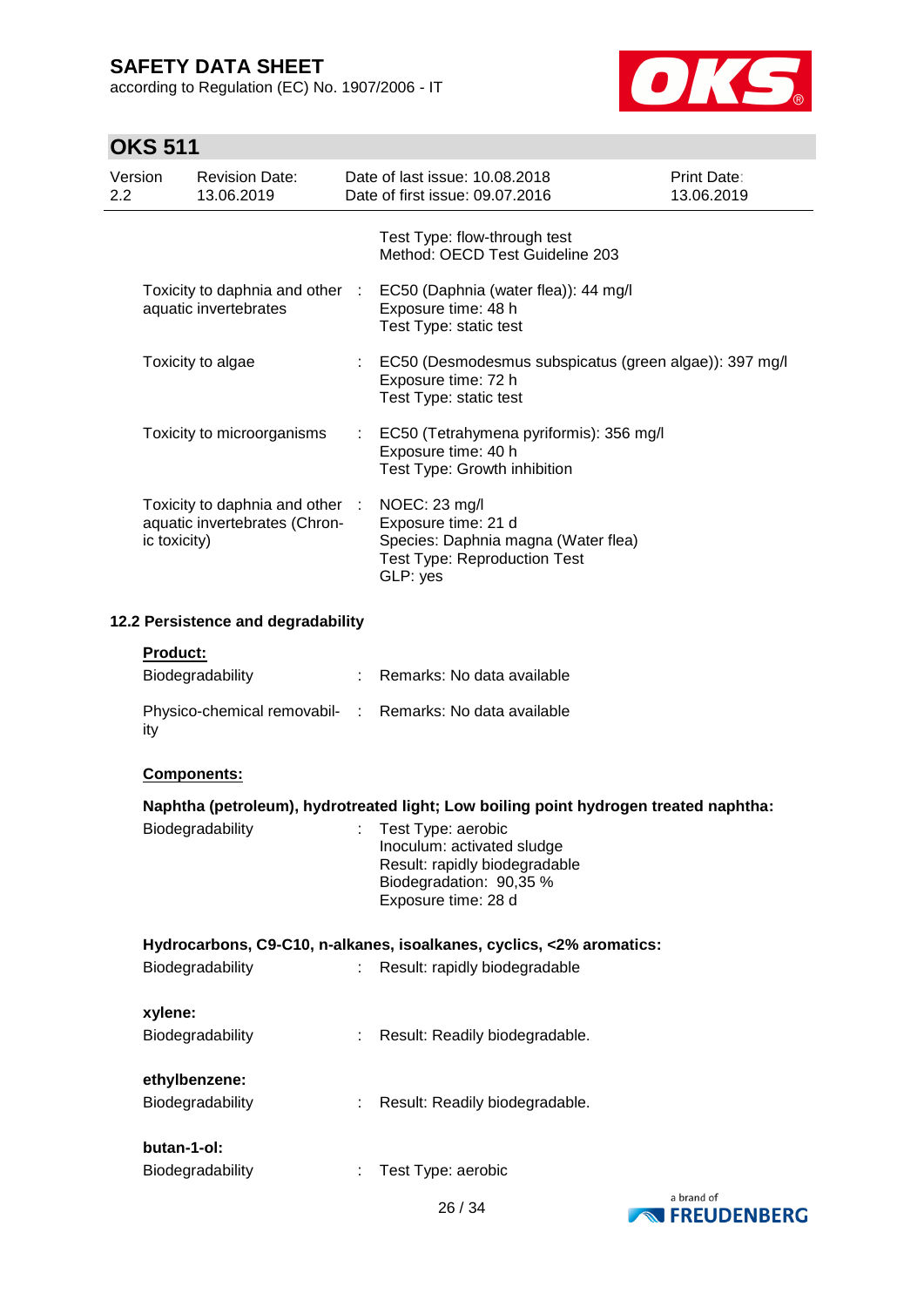according to Regulation (EC) No. 1907/2006 - IT



| Version<br>$2.2\phantom{0}$ | <b>Revision Date:</b><br>13.06.2019        |    | Date of last issue: 10.08.2018<br>Date of first issue: 09.07.2016                                                                                                                                                       | <b>Print Date:</b><br>13.06.2019 |
|-----------------------------|--------------------------------------------|----|-------------------------------------------------------------------------------------------------------------------------------------------------------------------------------------------------------------------------|----------------------------------|
|                             |                                            |    | Inoculum: activated sludge<br>Result: rapidly biodegradable<br>Biodegradation: $> 92 %$<br>Exposure time: 28 d                                                                                                          |                                  |
|                             | n-butyl acetate:                           |    |                                                                                                                                                                                                                         |                                  |
|                             | Biodegradability                           | ÷. | Test Type: Primary biodegradation<br>Result: rapidly biodegradable<br>Biodegradation: 83 %<br>Exposure time: 28 d<br>Method: OECD Test Guideline 301D                                                                   |                                  |
|                             | 12.3 Bioaccumulative potential             |    |                                                                                                                                                                                                                         |                                  |
|                             | Product:                                   |    |                                                                                                                                                                                                                         |                                  |
|                             | <b>Bioaccumulation</b>                     |    | Remarks: This mixture contains no substance considered to<br>be persistent, bioaccumulating and toxic (PBT).<br>This mixture contains no substance considered to be very<br>persistent and very bioaccumulating (vPvB). |                                  |
|                             | <b>Components:</b>                         |    |                                                                                                                                                                                                                         |                                  |
|                             |                                            |    | Naphtha (petroleum), hydrotreated light; Low boiling point hydrogen treated naphtha:                                                                                                                                    |                                  |
|                             | Partition coefficient: n-<br>octanol/water | ÷  | log Pow: 3,4 - 5,2                                                                                                                                                                                                      |                                  |
|                             | propane:                                   |    |                                                                                                                                                                                                                         |                                  |
|                             | Partition coefficient: n-<br>octanol/water |    | : $log Pow: 2,36$                                                                                                                                                                                                       |                                  |
|                             |                                            |    | Hydrocarbons, C9-C10, n-alkanes, isoalkanes, cyclics, <2% aromatics:                                                                                                                                                    |                                  |
|                             |                                            |    | Bioaccumulation : Remarks: No data available                                                                                                                                                                            |                                  |
|                             | Partition coefficient: n-<br>octanol/water |    | Remarks: No data available                                                                                                                                                                                              |                                  |
| xylene:                     |                                            |    |                                                                                                                                                                                                                         |                                  |
|                             | Bioaccumulation                            |    | Bioconcentration factor (BCF): 25,9                                                                                                                                                                                     |                                  |
|                             | Partition coefficient: n-<br>octanol/water |    | log Pow: 2,77 - 3,15                                                                                                                                                                                                    |                                  |
|                             | ethylbenzene:                              |    |                                                                                                                                                                                                                         |                                  |
|                             | Bioaccumulation                            |    | Bioconcentration factor (BCF): 1                                                                                                                                                                                        |                                  |
|                             | Partition coefficient: n-<br>octanol/water |    | log Pow: 3,6 (20 °C)                                                                                                                                                                                                    |                                  |

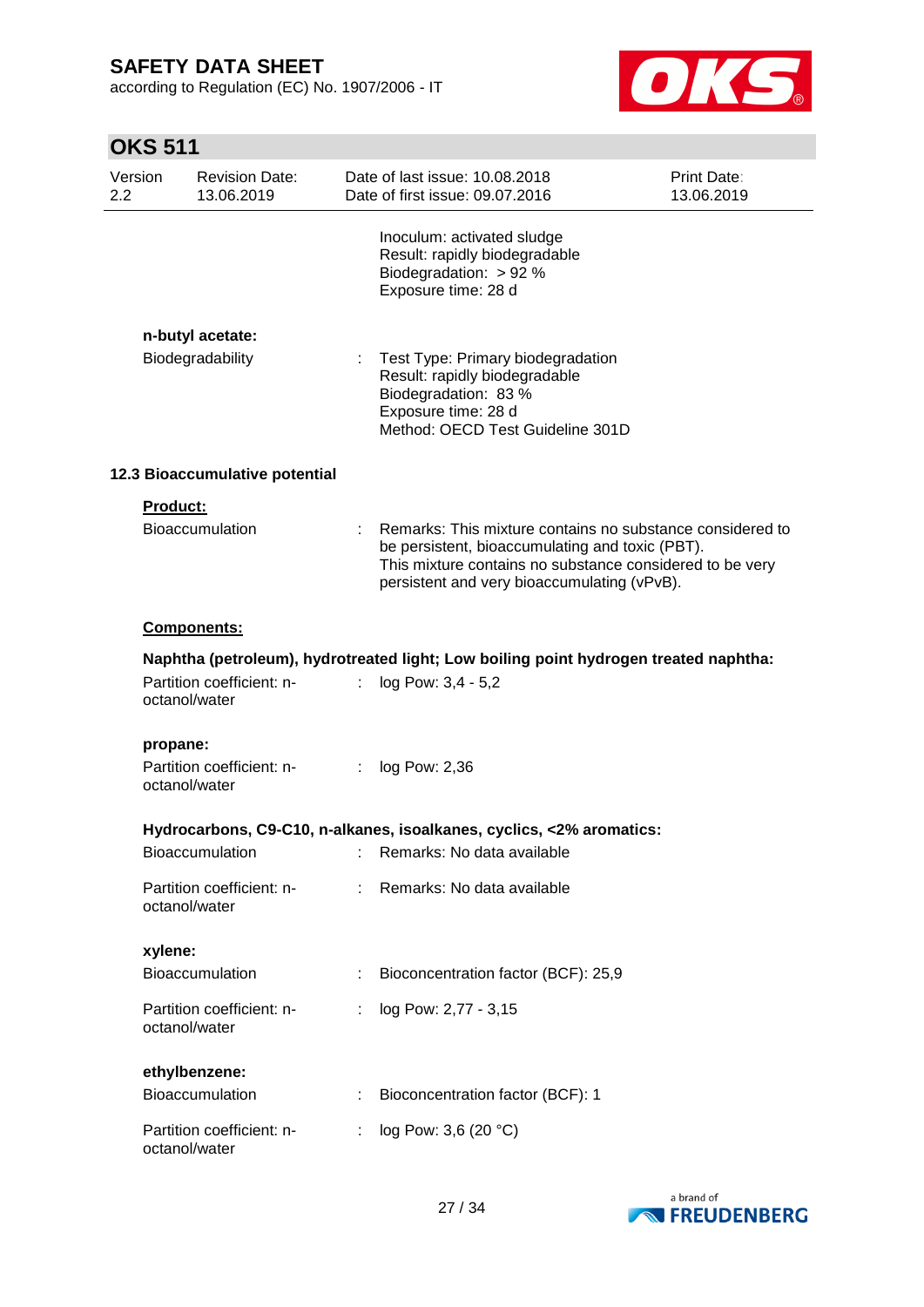according to Regulation (EC) No. 1907/2006 - IT



| Version<br>2.2        |                             | <b>Revision Date:</b><br>13.06.2019                            |                | Date of last issue: 10.08.2018<br>Date of first issue: 09.07.2016                                                                                                                                            | Print Date:<br>13.06.2019 |
|-----------------------|-----------------------------|----------------------------------------------------------------|----------------|--------------------------------------------------------------------------------------------------------------------------------------------------------------------------------------------------------------|---------------------------|
|                       | butan-1-ol:                 | Partition coefficient: n-<br>octanol/water                     | $\mathbb{R}^n$ | log Pow: 1 (25 °C)<br>pH: 7<br>Method: OECD Test Guideline 117<br>GLP: yes                                                                                                                                   |                           |
|                       | butane:                     | Partition coefficient: n-<br>octanol/water                     | t.             | log Pow: 2,89<br>Method: OECD Test Guideline 107                                                                                                                                                             |                           |
|                       | isobutane:                  | Partition coefficient: n-<br>octanol/water                     | ÷              | log Pow: 2,88<br>Method: OECD Test Guideline 107                                                                                                                                                             |                           |
|                       |                             | n-butyl acetate:<br>Partition coefficient: n-<br>octanol/water |                | log Pow: 2,3 (25 °C)<br>pH: 7<br>Method: OECD Test Guideline 117<br>GLP: yes                                                                                                                                 |                           |
| 12.4 Mobility in soil |                             |                                                                |                |                                                                                                                                                                                                              |                           |
|                       | <b>Product:</b><br>Mobility |                                                                |                | Remarks: No data available                                                                                                                                                                                   |                           |
|                       |                             | Distribution among environ-<br>mental compartments             | $\sim 100$     | Remarks: No data available                                                                                                                                                                                   |                           |
|                       |                             | 12.5 Results of PBT and vPvB assessment                        |                |                                                                                                                                                                                                              |                           |
|                       | Product:<br>Assessment      |                                                                |                | : This substance/mixture contains no components considered<br>to be either persistent, bioaccumulative and toxic (PBT), or<br>very persistent and very bioaccumulative (vPvB) at levels of<br>0.1% or higher |                           |
|                       |                             | Components:                                                    |                |                                                                                                                                                                                                              |                           |
|                       | xylene:<br>Assessment       |                                                                |                | Non-classified PBT substance. Non-classified vPvB sub-<br>stance.                                                                                                                                            |                           |
|                       | Assessment                  | ethylbenzene:                                                  |                | Non-classified PBT substance. Non-classified vPvB sub-<br>stance.                                                                                                                                            |                           |
|                       |                             | n-butyl acetate:                                               |                |                                                                                                                                                                                                              |                           |

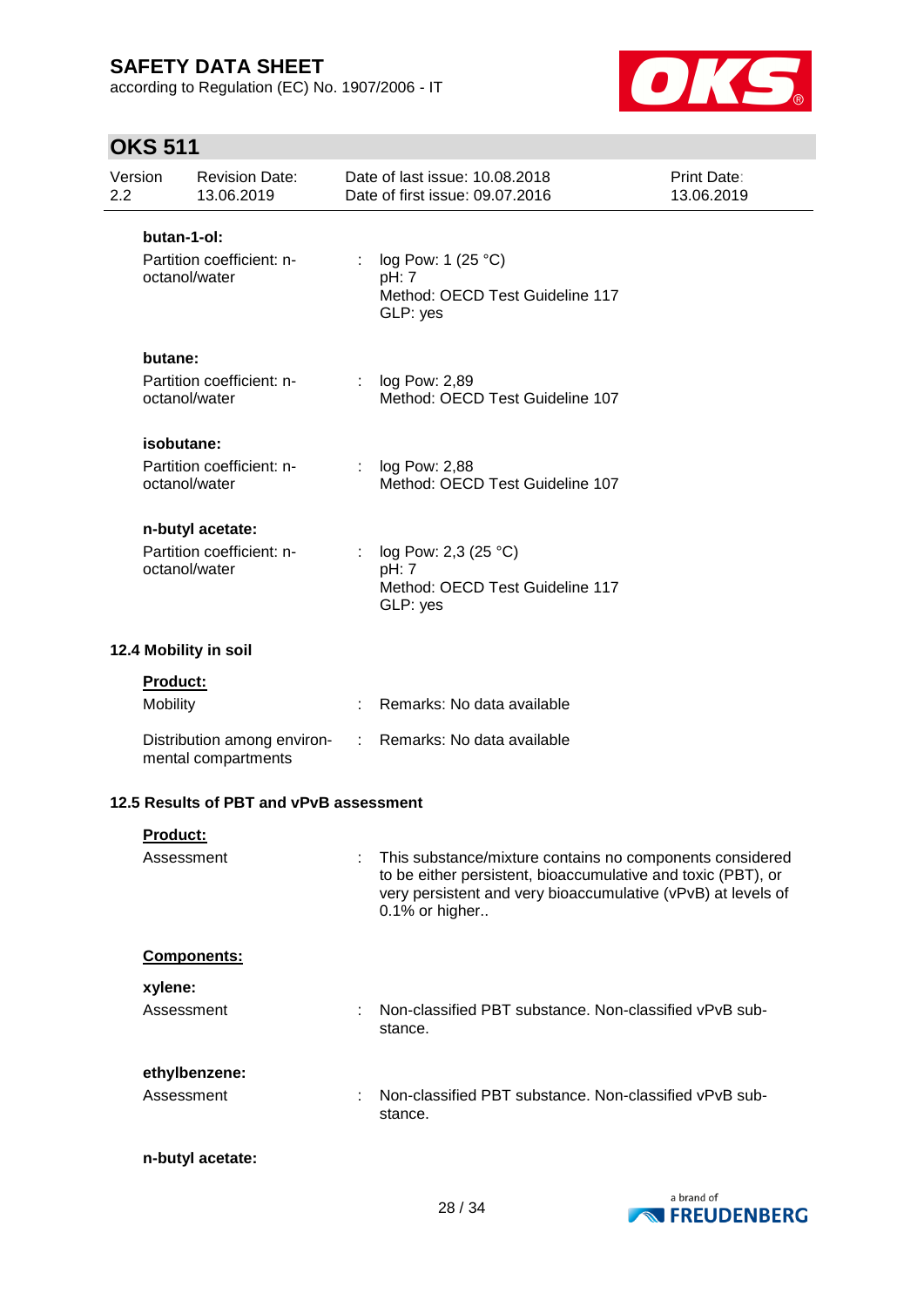according to Regulation (EC) No. 1907/2006 - IT



# **OKS 511**

| Version<br>2.2 | <b>Revision Date:</b><br>13.06.2019 | Date of last issue: 10.08.2018<br>Date of first issue: 09.07.2016 | <b>Print Date:</b><br>13.06.2019                                  |  |  |  |
|----------------|-------------------------------------|-------------------------------------------------------------------|-------------------------------------------------------------------|--|--|--|
| Assessment     |                                     | ÷.                                                                | Non-classified PBT substance. Non-classified vPvB sub-<br>stance. |  |  |  |
|                | 12.6 Other adverse effects          |                                                                   |                                                                   |  |  |  |
|                | <b>Product:</b>                     |                                                                   |                                                                   |  |  |  |
| mation         | Additional ecological infor-        |                                                                   | : Harmful to aquatic life with long lasting effects.              |  |  |  |

### **SECTION 13: Disposal considerations**

| 13.1 Waste treatment methods |                                                                                                                                                                                                                     |
|------------------------------|---------------------------------------------------------------------------------------------------------------------------------------------------------------------------------------------------------------------|
| Product                      | Do not dispose of with domestic refuse.<br>Dispose of as hazardous waste in compliance with local and<br>national regulations.                                                                                      |
|                              | Waste codes should be assigned by the user based on the<br>application for which the product was used.                                                                                                              |
| Contaminated packaging       | Packaging that is not properly emptied must be disposed of as<br>the unused product.<br>Offer empty spray cans to an established disposal company.<br>Pressurized container: Do not pierce or burn, even after use. |
|                              | The following Waste Codes are only suggestions:                                                                                                                                                                     |

### **SECTION 14: Transport information**

### **14.1 UN number**

| ADR                             |    | $:$ UN 1950          |
|---------------------------------|----|----------------------|
| <b>IMDG</b>                     |    | $\therefore$ UN 1950 |
| <b>IATA</b>                     | t. | <b>UN 1950</b>       |
| 14.2 UN proper shipping name    |    |                      |
| <b>ADR</b>                      |    | : AEROSOLS           |
| <b>IMDG</b>                     |    | : AEROSOLS           |
| <b>IATA</b>                     | t. | Aerosols, flammable  |
| 14.3 Transport hazard class(es) |    |                      |
| <b>ADR</b>                      |    | $\therefore$ 2       |
| <b>IMDG</b>                     |    | : 2.1                |
| IATA                            |    | : 2.1                |

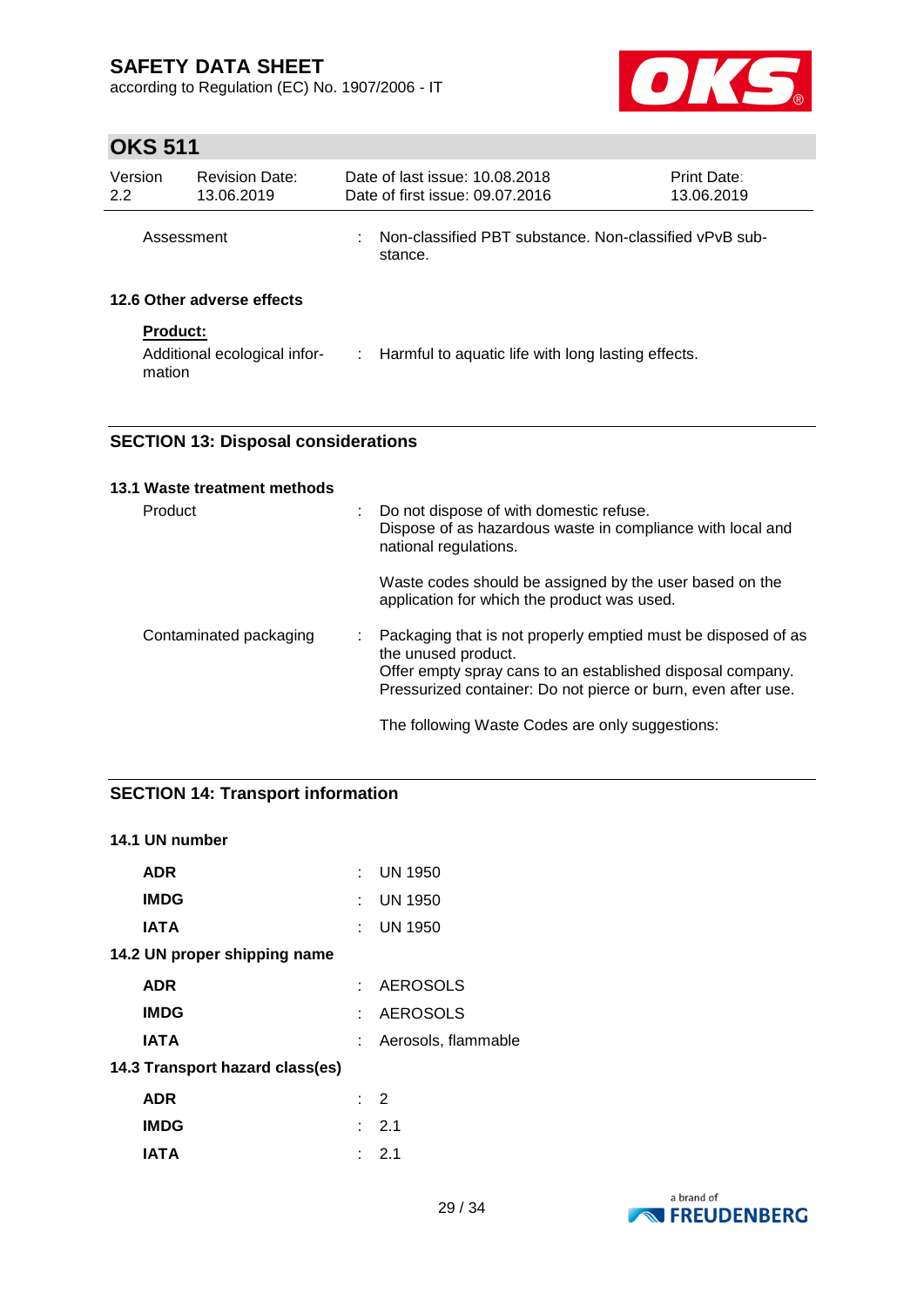according to Regulation (EC) No. 1907/2006 - IT



# **OKS 511**

| 2.2 | Version                                                               | <b>Revision Date:</b><br>13.06.2019                                                                  |                             | Date of last issue: 10.08.2018<br>Date of first issue: 09.07.2016                                                  | Print Date:<br>13.06.2019 |  |  |  |  |
|-----|-----------------------------------------------------------------------|------------------------------------------------------------------------------------------------------|-----------------------------|--------------------------------------------------------------------------------------------------------------------|---------------------------|--|--|--|--|
|     | 14.4 Packing group                                                    |                                                                                                      |                             |                                                                                                                    |                           |  |  |  |  |
|     | <b>ADR</b><br>Labels                                                  | Packing group<br><b>Classification Code</b><br>Tunnel restriction code                               |                             | Not assigned by regulation<br>5F<br>2.1<br>(D)                                                                     |                           |  |  |  |  |
|     | <b>IMDG</b><br>Labels<br>EmS Code                                     | Packing group                                                                                        |                             | Not assigned by regulation<br>2.1<br>$F-D, S-U$                                                                    |                           |  |  |  |  |
|     | aircraft)<br>Labels                                                   | <b>IATA (Cargo)</b><br>Packing instruction (cargo<br>Packing instruction (LQ)<br>Packing group       |                             | 203<br>Y203<br>Not assigned by regulation<br>Division 2.1 - Flammable gases                                        |                           |  |  |  |  |
|     | ger aircraft)<br>Labels                                               | <b>IATA (Passenger)</b><br>Packing instruction (passen-<br>Packing instruction (LQ)<br>Packing group | $\mathcal{L}^{\mathcal{L}}$ | 203<br>Y203<br>Not assigned by regulation<br>Division 2.1 - Flammable gases                                        |                           |  |  |  |  |
|     |                                                                       | <b>14.5 Environmental hazards</b>                                                                    |                             |                                                                                                                    |                           |  |  |  |  |
|     | <b>ADR</b>                                                            | Environmentally hazardous                                                                            |                             | no                                                                                                                 |                           |  |  |  |  |
|     | <b>IMDG</b>                                                           | Marine pollutant                                                                                     |                             | no                                                                                                                 |                           |  |  |  |  |
|     |                                                                       | <b>IATA (Passenger)</b><br>Environmentally hazardous                                                 |                             | no                                                                                                                 |                           |  |  |  |  |
|     |                                                                       | <b>IATA (Cargo)</b><br>Environmentally hazardous                                                     |                             | no                                                                                                                 |                           |  |  |  |  |
|     | 14.6 Special precautions for user<br>No special precautions required. |                                                                                                      |                             |                                                                                                                    |                           |  |  |  |  |
|     | Remarks                                                               |                                                                                                      |                             | 14.7 Transport in bulk according to Annex II of Marpol and the IBC Code<br>Not applicable for product as supplied. |                           |  |  |  |  |

### **SECTION 15: Regulatory information**

### **15.1 Safety, health and environmental regulations/legislation specific for the substance or mixture**

REACH - Candidate List of Substances of Very High Concern for Authorisation (Article 59).

: This product does not contain substances of very high concern (Regulation (EC) No 1907/2006 (REACH),

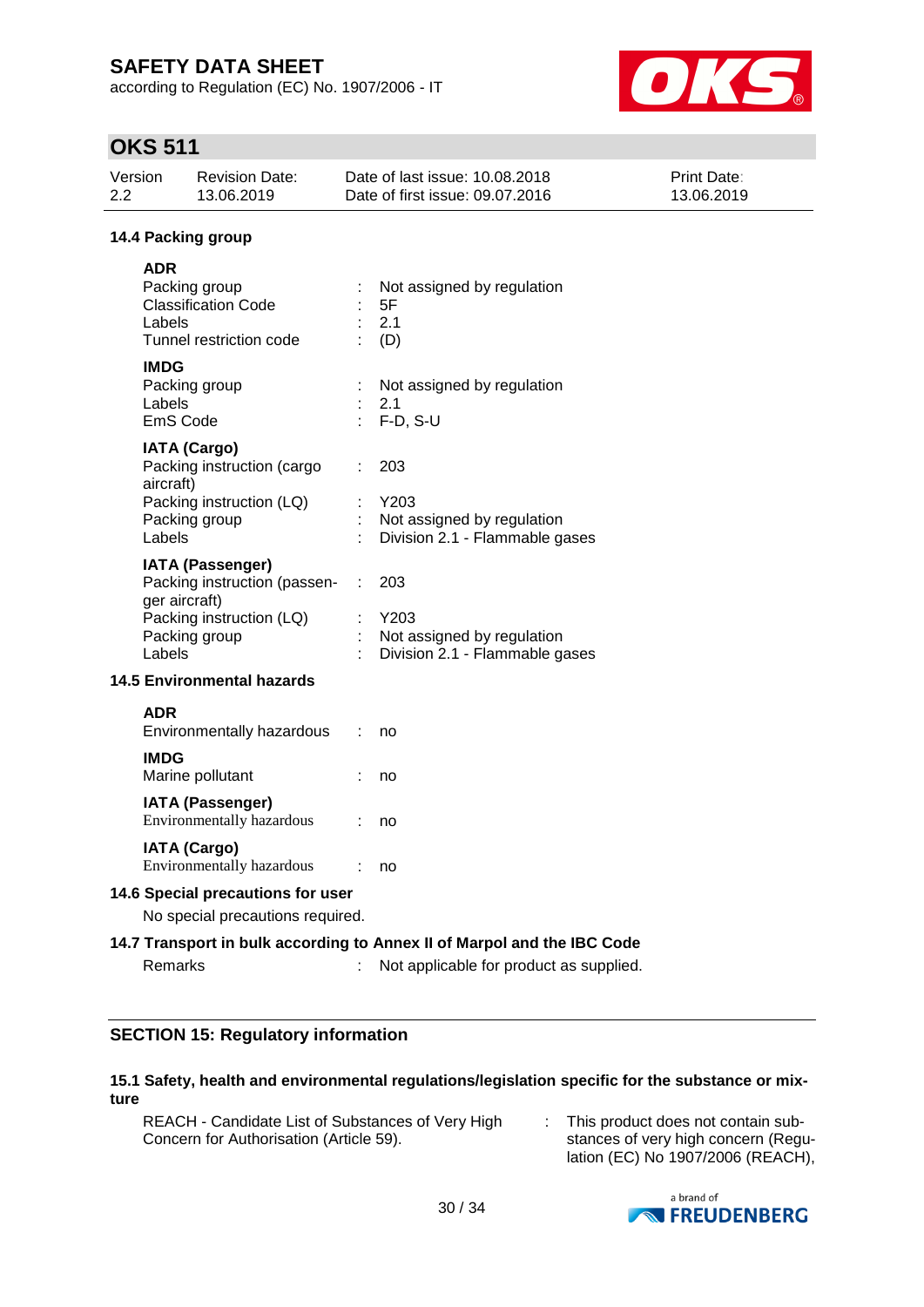according to Regulation (EC) No. 1907/2006 - IT



## **OKS 511**

| Version<br>$2.2^{\circ}$ |             | <b>Revision Date:</b><br>13.06.2019    | Date of last issue: 10.08.2018<br>Date of first issue: 09.07.2016                                            |    | Print Date:<br>13.06.2019                                                                             |
|--------------------------|-------------|----------------------------------------|--------------------------------------------------------------------------------------------------------------|----|-------------------------------------------------------------------------------------------------------|
|                          | (Annex XIV) |                                        | REACH - List of substances subject to authorisation                                                          |    | Article 57).<br>Not applicable                                                                        |
|                          |             | plete the ozone layer                  | Regulation (EC) No 1005/2009 on substances that de-                                                          |    | Not applicable                                                                                        |
|                          | lutants     |                                        | Regulation (EC) No 850/2004 on persistent organic pol-                                                       |    | Not applicable                                                                                        |
|                          |             | of dangerous chemicals                 | Regulation (EC) No 649/2012 of the European Parlia-<br>ment and the Council concerning the export and import |    | Not applicable                                                                                        |
|                          |             | preparations and articles (Annex XVII) | REACH - Restrictions on the manufacture, placing on<br>the market and use of certain dangerous substances,   | ÷. | Naphtha (petroleum), hydrotreated<br>light; Low boiling point hydrogen<br>treated naphtha<br>(29, 28) |

### P2

### P5c

Seveso III: Directive 2012/18/EU of the European Parliament and of the Council on the control of major-accident hazards involving dangerous substances.  $Quantity 1$  Quantity 2

| P3a                        | <b>FLAMMABLE AEROSOLS</b>                                                                                                                                                                                                                                                                                                                                                                                                      | Quanniy i<br>150 t | Quanniy 2<br>500 t |
|----------------------------|--------------------------------------------------------------------------------------------------------------------------------------------------------------------------------------------------------------------------------------------------------------------------------------------------------------------------------------------------------------------------------------------------------------------------------|--------------------|--------------------|
| 34                         | Petroleum products: (a)<br>gasolines and naphthas,<br>(b) kerosenes (including jet<br>fuels), (c) gas oils (includ-<br>ing diesel fuels, home<br>heating oils and gas oil<br>blending streams), (d)<br>heavy fuel oils (e) alterna-<br>tive fuels serving the same<br>purposes and with similar<br>properties as regards<br>flammability and environ-<br>mental hazards as the<br>products referred to in<br>points (a) to (d) | 2.500 t            | 25.000 t           |
| Volatile organic compounds | Directive 2010/75/EU of 24 November 2010 on industrial<br>emissions (integrated pollution prevention and control)<br>Volatile organic compounds (VOC) content: 83,69 %<br>Volatile CMR compounds: 14,53 %                                                                                                                                                                                                                      |                    |                    |

Other regulations:

Take note of Directive 92/85/EEC regarding maternity protection or stricter national regulations,

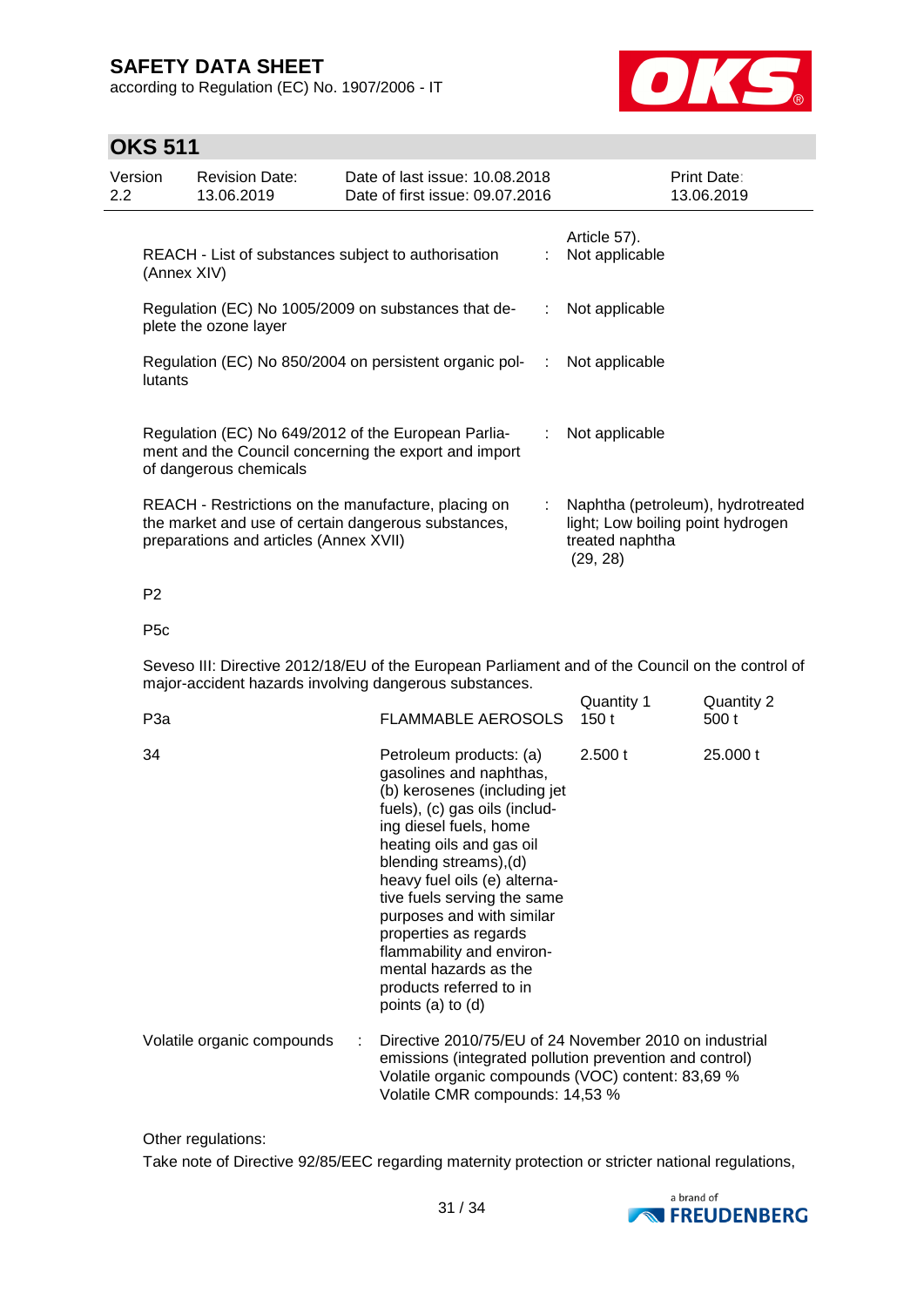according to Regulation (EC) No. 1907/2006 - IT



## **OKS 511**

| Version | <b>Revision Date:</b> | Date of last issue: 10.08.2018  | <b>Print Date:</b> |
|---------|-----------------------|---------------------------------|--------------------|
| 2.2     | 13.06.2019            | Date of first issue: 09.07.2016 | 13.06.2019         |

where applicable.

Take note of Directive 94/33/EC on the protection of young people at work or stricter national regulations, where applicable.

Legislative Decree April 9,2008, 81 (Implementation of Article 1 of the Law of 3 August 2007, n. 123, concerning the protection of health and safety in the workplace.) and subsequent amendments

Legislative Decree April 3, 2006, n.152, (Environmental standards) and subsequent amendments

Legislative Decree February 6, 2009, 21 (Regulations for the execution of the provisions laid down in Regulation (EC) no. 648/2004 on detergents)

### **15.2 Chemical safety assessment**

This information is not available.

### **SECTION 16: Other information**

### **Full text of H-Statements**

| H <sub>220</sub> | Extremely flammable gas.                                 |
|------------------|----------------------------------------------------------|
| H <sub>225</sub> | Highly flammable liquid and vapour.                      |
| H <sub>226</sub> | Flammable liquid and vapour.                             |
| H <sub>280</sub> | Contains gas under pressure; may explode if heated.      |
| H302             | Harmful if swallowed.                                    |
| H <sub>304</sub> | May be fatal if swallowed and enters airways.            |
| H312             | Harmful in contact with skin.                            |
| H <sub>315</sub> | Causes skin irritation.                                  |
| H318             | Causes serious eye damage.                               |
| H319             | Causes serious eye irritation.                           |
| H332             | Harmful if inhaled.                                      |
| H <sub>335</sub> | May cause respiratory irritation.                        |
| H336             | May cause drowsiness or dizziness.                       |
| H373             | May cause damage to organs through prolonged or repeated |
|                  | exposure if inhaled.                                     |
| H411             | Toxic to aquatic life with long lasting effects.         |
| H412             | Harmful to aquatic life with long lasting effects.       |

#### **Full text of other abbreviations**

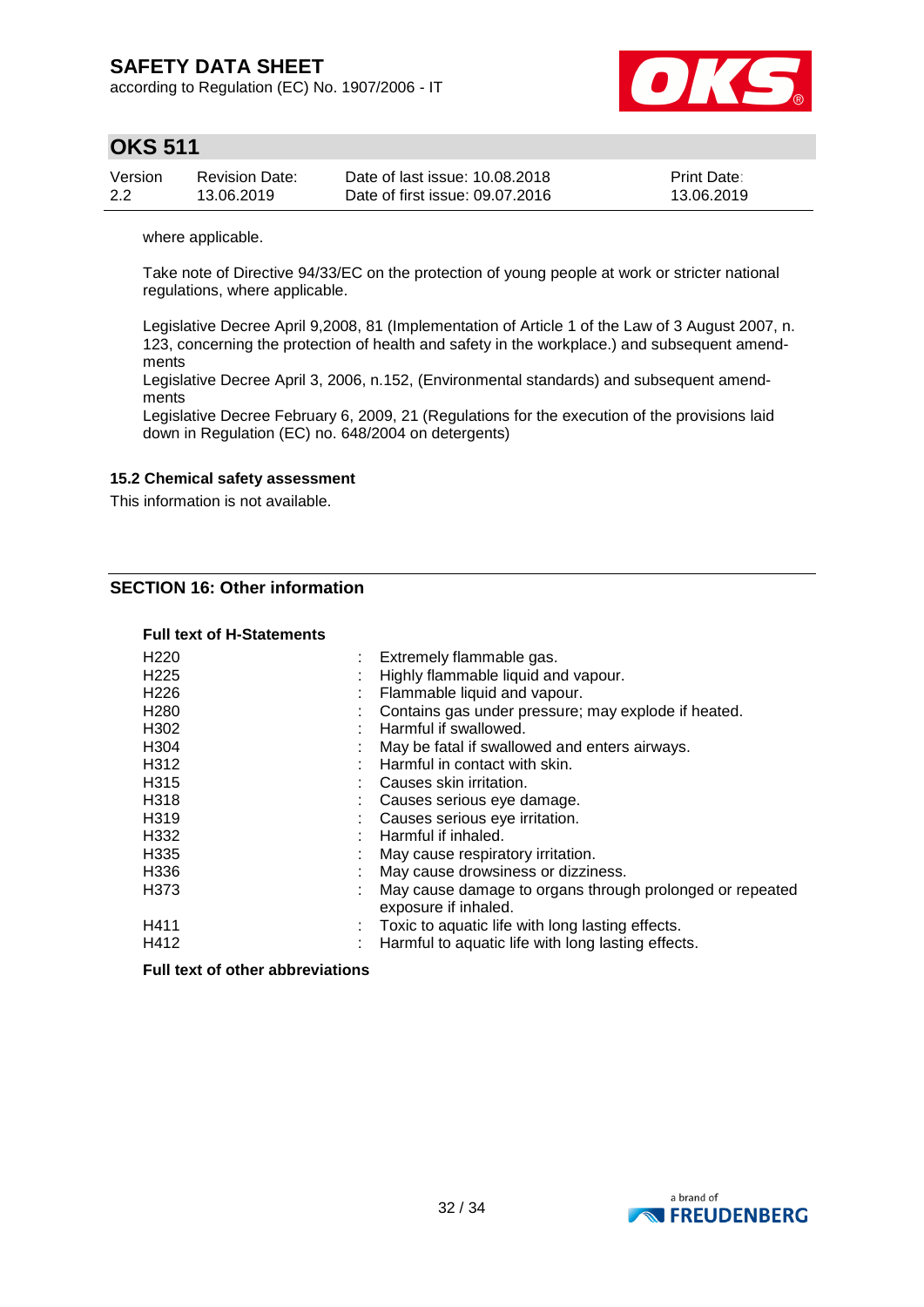according to Regulation (EC) No. 1907/2006 - IT



## **OKS 511**

| Version<br>$2.2^{\circ}$ | <b>Revision Date:</b><br>13.06.2019 | Date of last issue: 10.08.2018<br>Date of first issue: 09.07.2016                                                                                                                                                                                                                                                                                                                                                                                                                                                                                        | Print Date:<br>13.06.2019 |
|--------------------------|-------------------------------------|----------------------------------------------------------------------------------------------------------------------------------------------------------------------------------------------------------------------------------------------------------------------------------------------------------------------------------------------------------------------------------------------------------------------------------------------------------------------------------------------------------------------------------------------------------|---------------------------|
| Note C                   |                                     | Some organic substances may be marketed either in a specif-<br>ic isomeric form or as a mixture of several isomers. In this<br>case the supplier must state on the label whether the sub-<br>stance is a specific isomer or a mixture of isomers.                                                                                                                                                                                                                                                                                                        |                           |
| Note P                   |                                     | The classification as a carcinogen or mutagen need not apply<br>if it can be shown that the substance contains less than 0.1 %<br>w/w benzene (Einecs No 200-753-7). When the substance is<br>not classified as a carcinogen at least the precautionary<br>statements (P102-)P260- P262-P301 + P310-P331 shall ap-<br>ply. This note applies only to certain complex oil-derived sub-<br>stances in Part 3.                                                                                                                                              |                           |
| Note $U$ (table 3.1)     |                                     | When put on the market gases have to be classified as "Gas-<br>es under pressure", in one of the groups compressed gas,<br>liquefied gas, refrigerated liquefied gas or dissolved gas. The<br>group depends on the physical state in which the gas is pack-<br>aged and therefore has to be assigned case by case. The<br>following codes are assigned: Press. Gas (Comp.) Press. Gas<br>(Liq.) Press. Gas (Ref. Liq.) Press. Gas (Diss.) Aerosols shall<br>not be classified as gases under pressure (See Annex I, Part<br>2, Section 2.3.2.1, Note 2). |                           |

ADN - European Agreement concerning the International Carriage of Dangerous Goods by Inland Waterways; ADR - European Agreement concerning the International Carriage of Dangerous Goods by Road; AICS - Australian Inventory of Chemical Substances; ASTM - American Society for the Testing of Materials; bw - Body weight; CLP - Classification Labelling Packaging Regulation; Regulation (EC) No 1272/2008; CMR - Carcinogen, Mutagen or Reproductive Toxicant; DIN - Standard of the German Institute for Standardisation; DSL - Domestic Substances List (Canada); ECHA - European Chemicals Agency; EC-Number - European Community number; ECx - Concentration associated with x% response; ELx - Loading rate associated with x% response; EmS - Emergency Schedule; ENCS - Existing and New Chemical Substances (Japan); ErCx - Concentration associated with x% growth rate response; GHS - Globally Harmonized System; GLP - Good Laboratory Practice; IARC - International Agency for Research on Cancer; IATA - International Air Transport Association; IBC - International Code for the Construction and Equipment of Ships carrying Dangerous Chemicals in Bulk; IC50 - Half maximal inhibitory concentration; ICAO - International Civil Aviation Organization; IECSC - Inventory of Existing Chemical Substances in China; IMDG - International Maritime Dangerous Goods; IMO - International Maritime Organization; ISHL - Industrial Safety and Health Law (Japan); ISO - International Organisation for Standardization; KECI - Korea Existing Chemicals Inventory; LC50 - Lethal Concentration to 50 % of a test population; LD50 - Lethal Dose to 50% of a test population (Median Lethal Dose); MARPOL - International Convention for the Prevention of Pollution from Ships; n.o.s. - Not Otherwise Specified; NO(A)EC - No Observed (Adverse) Effect Concentration; NO(A)EL - No Observed (Adverse) Effect Level; NOELR - No Observable Effect Loading Rate; NZIoC - New Zealand Inventory of Chemicals; OECD - Organization for Economic Co-operation and Development; OPPTS - Office of Chemical Safety and Pollution Prevention; PBT - Persistent, Bioaccumulative and Toxic substance; PICCS - Philippines Inventory of Chemicals and Chemical Substances; (Q)SAR - (Quantitative) Structure Activity Relationship; REACH - Regulation (EC) No 1907/2006 of the European Parliament and of the Council concerning the Registration, Evaluation, Authorisation and Restriction of Chemicals; RID - Regulations concerning the International Carriage of Dangerous Goods by Rail; SADT - Self-Accelerating Decomposition Temperature; SDS - Safety Data Sheet; SVHC - Substance of Very High Concern; TCSI - Taiwan Chemical Substance Inventory; TRGS - Technical Rule for Hazardous Substances; TSCA - Toxic Substances Control Act (United States); UN - United Nations; vPvB - Very Persistent and Very Bioaccumulative